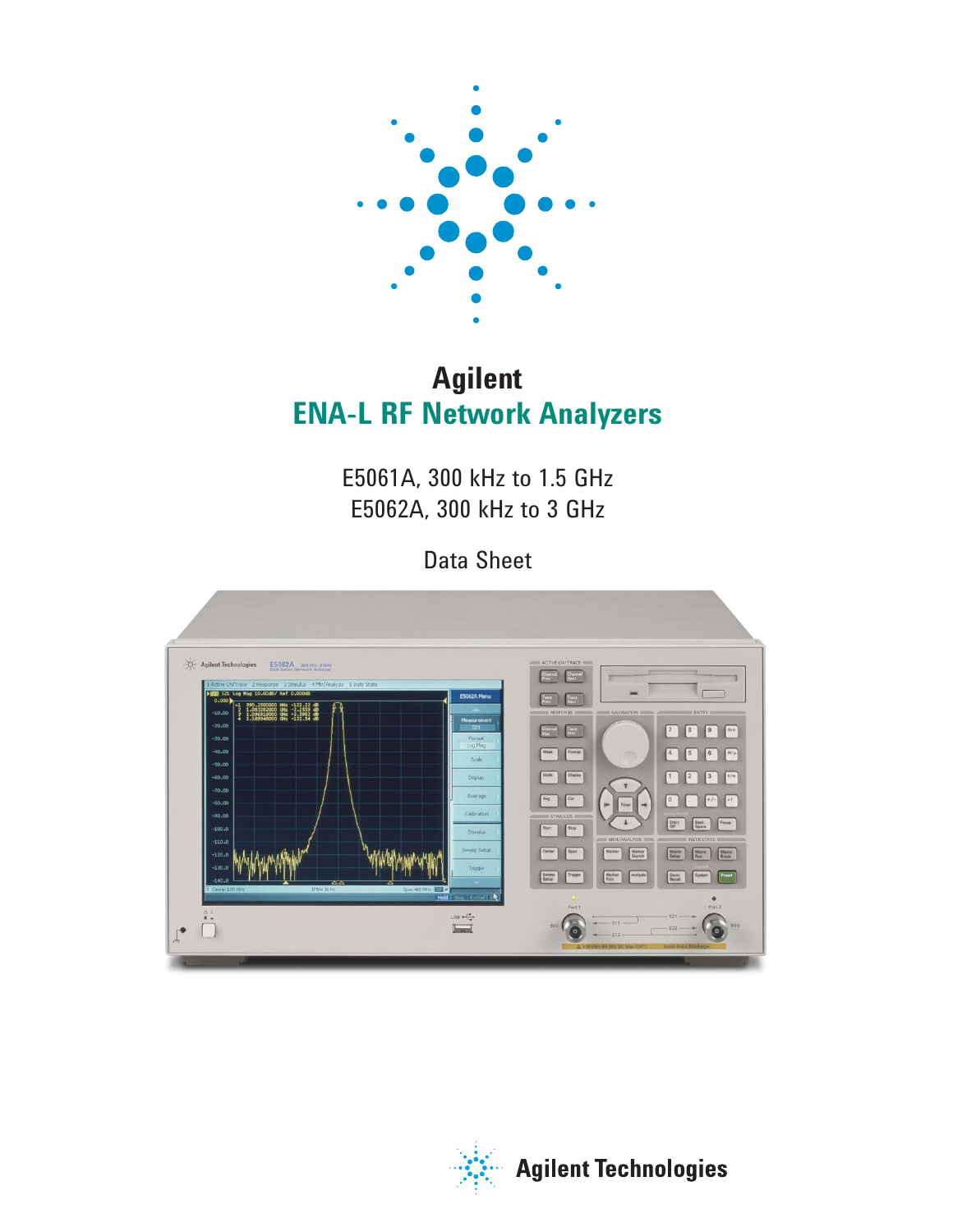# **Definitions**

All specifications apply over a 23  $^{\circ}$ C  $\pm$ 5  $^{\circ}$ C range (unless otherwise stated) and 90 minutes after the instrument has been turned on.

### **Specification (spec.):**

Warranted performance. Specifications include guardbands to account for the expected statistical performance distribution, measurement uncertainties, and changes in performance due to environmental conditions.

Supplemental information is intended to provide information that is helpful for using the instrument but that is not guaranteed by the product warranty.

### **Typical (typ.):**

Describes performance that will be met by a minimum of 80% of all products. It is not guaranteed by the product warranty.

#### **Supplemental performance data (SPD):**

Represents the value of a parameter that is most likely to occur; the expected mean or average. It is not guaranteed by the product warranty.

#### **General characteristics:**

A general, descriptive term that does not imply a level of performance.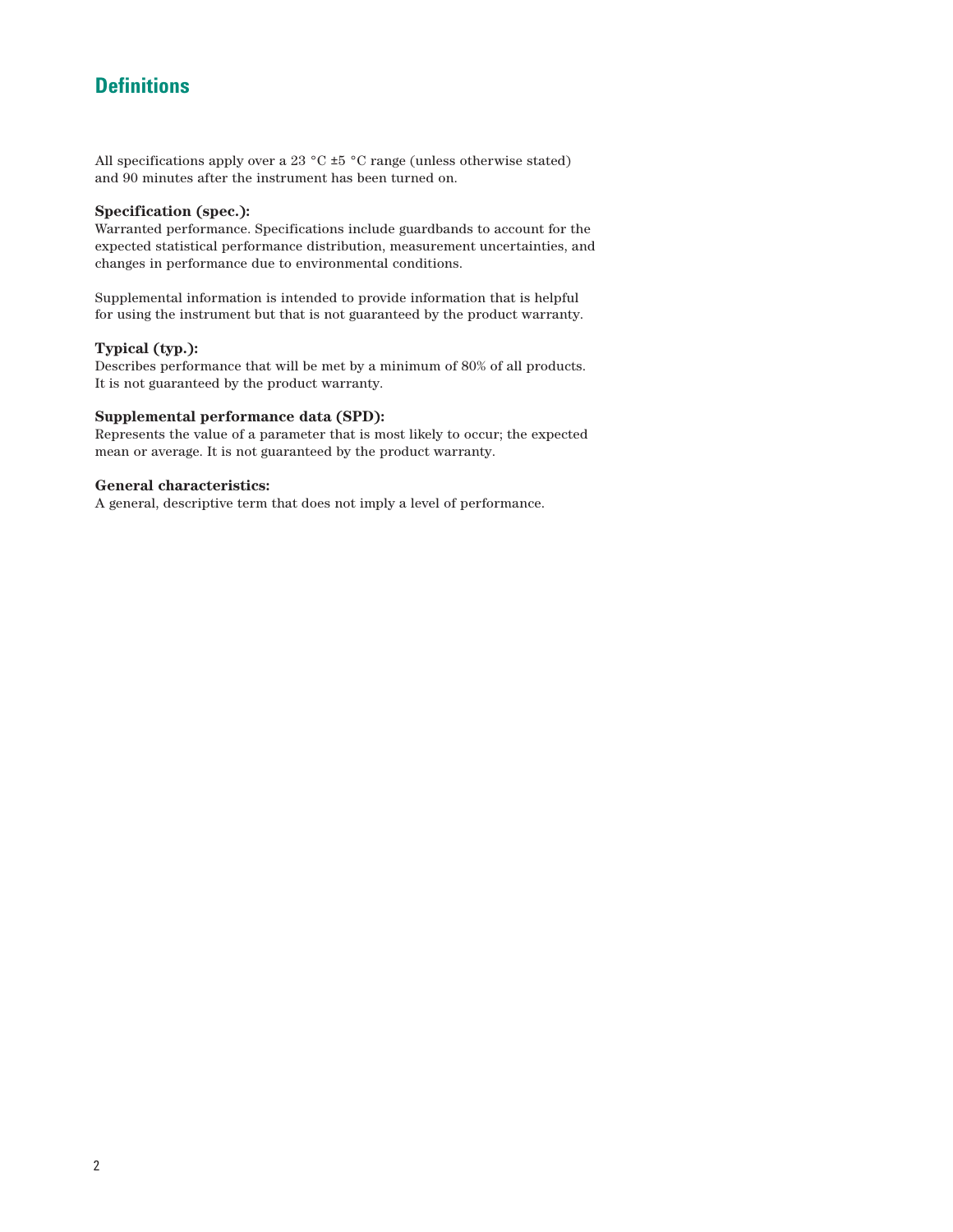# **Corrected system performance**

The specifications in this section apply for measurements made with the Agilent E5061A/E5062A network analyzer with the following conditions:

- No averaging applied to data
- Environmental temperature of 23 °C  $\pm$ 5 °C, with less than 1 °C deviation from the calibration temperature
- Response and isolation calibration not omitted

**Table 1-1 System dynamic range1 2**

| <b>Description</b>                       | <b>Specification</b> | <b>SPD</b> |
|------------------------------------------|----------------------|------------|
| System dynamic range                     |                      |            |
| 300 kHz to 1 MHz. IF bandwidth $=$ 3 kHz | 90 dB                |            |
| 1 MHz to 3 GHz. IF bandwidth $=$ 3 kHz   | 95 dB                |            |
| 300 kHz to 1 MHz. IF bandwidth $=$ 10 Hz | 115 dB               |            |
| 1 MHz to 3 GHz. IF bandwidth $=$ 10 Hz   | 120dB                | 130 dB     |



**System dynamic range; specification and measurement example**

<sup>1.</sup> The test port dynamic range is calculated as the difference between the test port rms noise floor and the source maximum output power. The effective dynamic range must take measurement uncertainty and interfering signals into account.

<sup>2.</sup> Applicable to the units with serial prefix MY442 and above .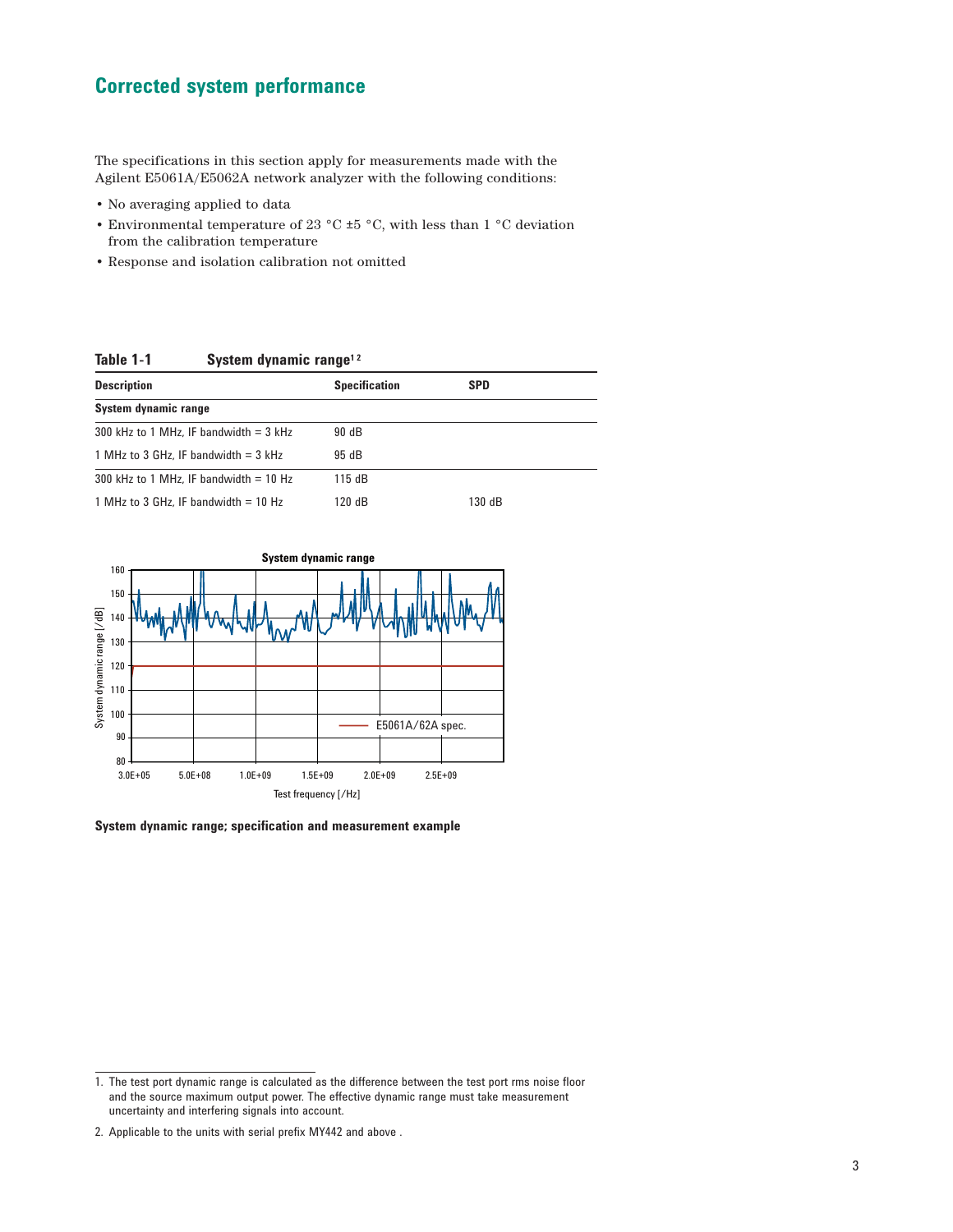### **Table 1-2 Corrected system performance with Type-N 50 Ω connectors, 85032F calibration kit, full 2-port calibration**

|  |  | Network analyzer: E5061A/E5062A, calibration kit: 85032F (Type-N, 50 $\Omega$ ), calibration: full 2-port |
|--|--|-----------------------------------------------------------------------------------------------------------|
|  |  |                                                                                                           |

**IF bandwidth = 10 Hz, No averaging applied to data, environmental temperature = 23 °C**  $\pm$ **5 °C with < 1 °C deviation from calibration temperature, isolation calibration not omitted**

| <b>Description</b>    | <b>Specification (dB)</b> |              |  |
|-----------------------|---------------------------|--------------|--|
|                       | 300 kHz to 1.5 GHz        | 1.5 to 3 GHz |  |
| Directivity           | 49                        | 46           |  |
| Source match          | 41                        | 40           |  |
| Load match            | 49                        | 46           |  |
| Reflection tracking   | ±0.011                    | ±0.021       |  |
| Transmission tracking | ±0.015                    | ±0.018       |  |

#### **Transmission uncertainty (specification)**











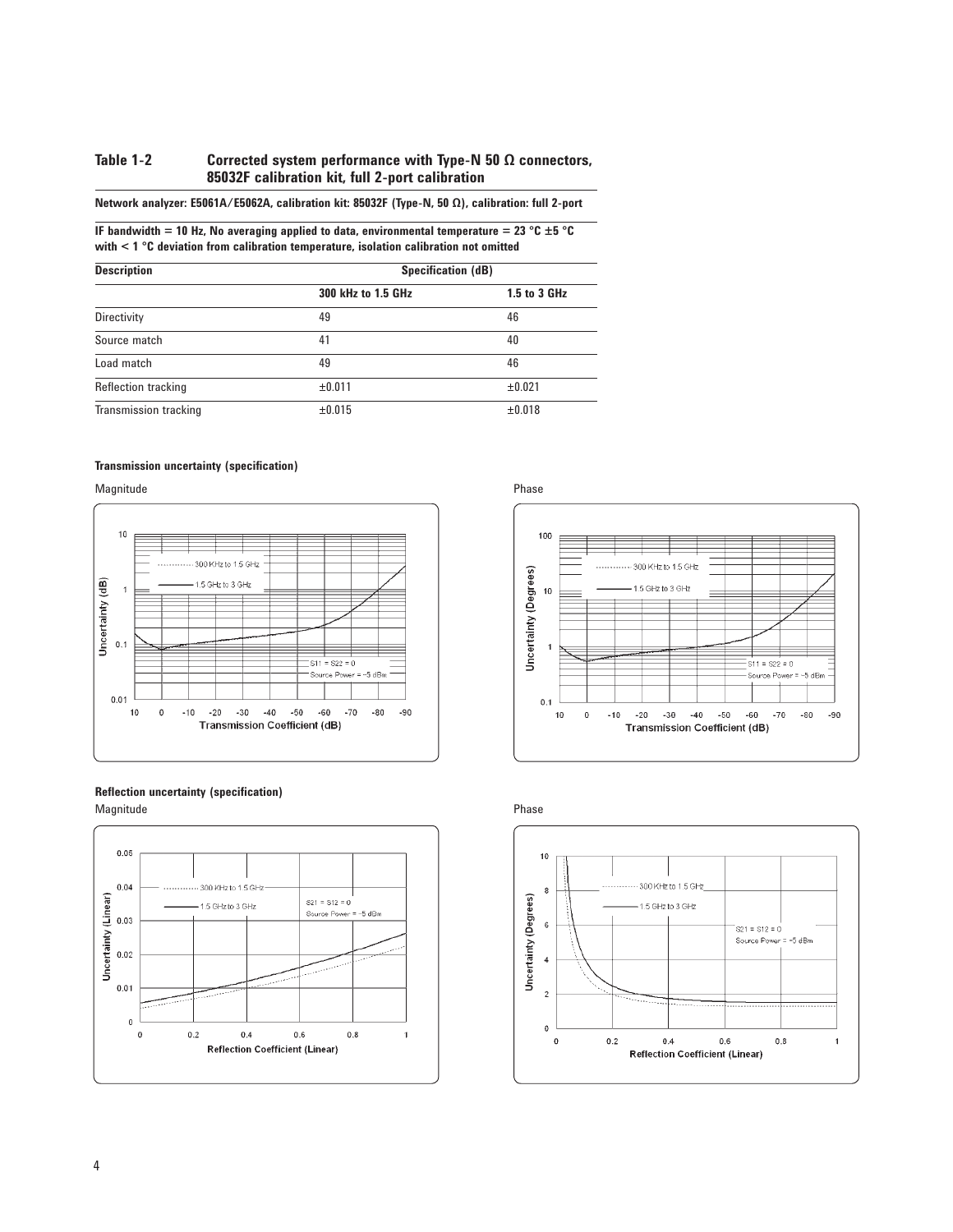### **Table 1-3 Corrected system performance with Type-N 50 Ω connectors, 85032F calibration kit, enhanced response calibration**

**Network analyzer: E5061A/E5062A, calibration kit: 85032F (Type-N, 50 Ω) calibration: enhanced response** 

**IF bandwidth = 10 Hz, no averaging applied to data, environmental temperature = 23 °C ±5 °C with < 1 °C deviation from calibration temperature, isolation calibration not omitted**

| <b>Description</b>    | <b>Specification (dB)</b> |              |  |
|-----------------------|---------------------------|--------------|--|
|                       | 300 kHz to 1.5 GHz        | 1.5 to 3 GHz |  |
| Directivity           | 49                        | 46           |  |
| Source match          | 41                        | 40           |  |
| Load match            | 15                        | 15           |  |
| Reflection tracking   | ±0.011                    | ±0.021       |  |
| Transmission tracking | ±0.015                    | ±0.018       |  |

#### **Transmission uncertainty (specification)**

Magnitude **Phase** 











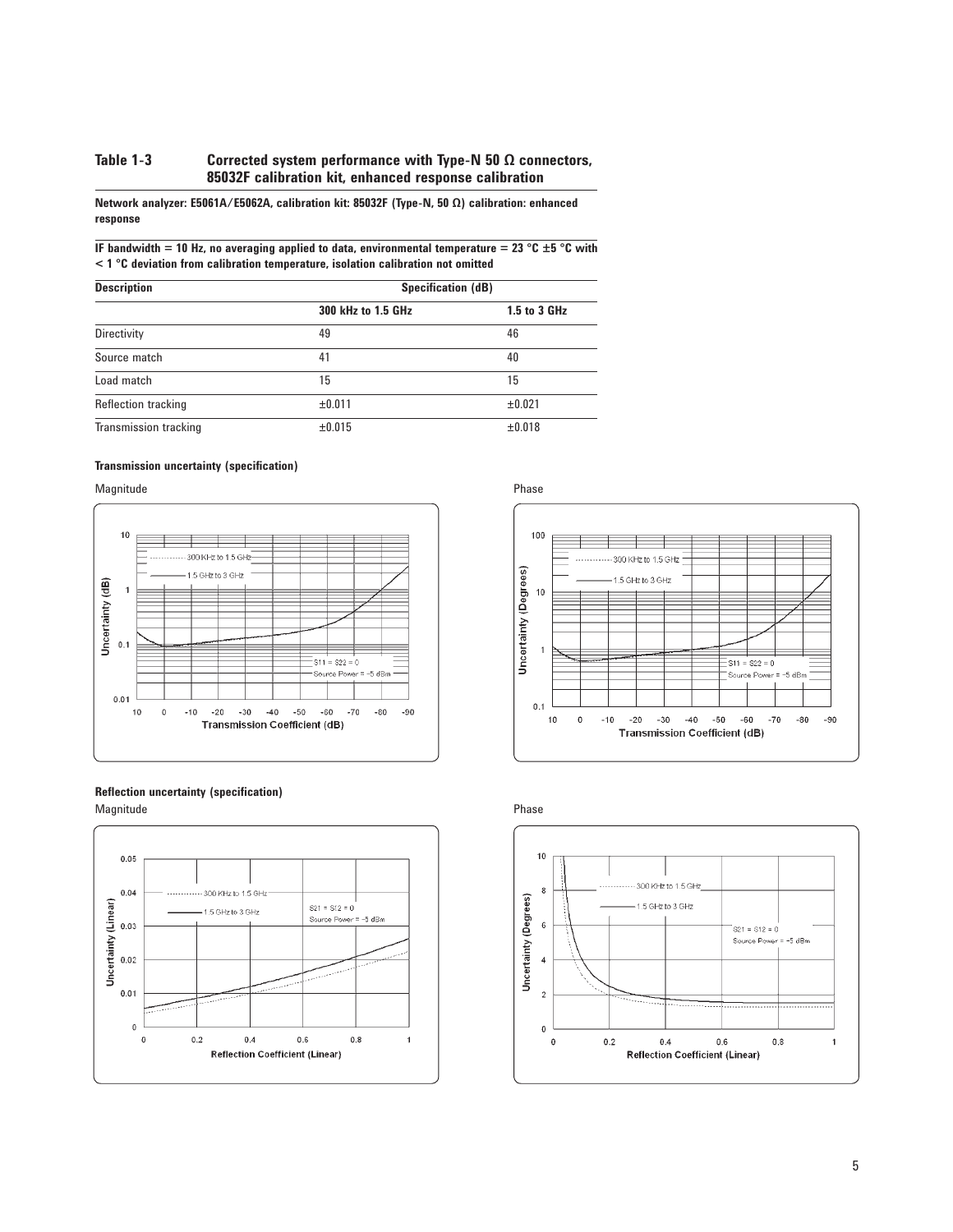### **Table 1-4 Corrected system performance with Type-N 75 Ω connectors 85036E calibration kit, full 2-port calibration**

| Network analyzer: E5061A/E5062A, calibration kit: 85036E (Type-N, 75 Ω), calibration: full 2-port |  |
|---------------------------------------------------------------------------------------------------|--|
|---------------------------------------------------------------------------------------------------|--|

#### **IF bandwidth = 10 Hz, no averaging applied to data, environmental temperature = 23 °C ±5 °C with < 1 °C deviation from calibration temperature, isolation calibration not omitted**

| <b>Description</b>    | <b>Specification (dB)</b> |              |  |
|-----------------------|---------------------------|--------------|--|
|                       | 300 kHz to 1.5 GHz        | 1.5 to 3 GHz |  |
| Directivity           | 48                        | 44           |  |
| Source match          | 41                        | 35           |  |
| Load match            | 48                        | 44           |  |
| Reflection tracking   | ±0.010                    | ±0.019       |  |
| Transmission tracking | ±0.015                    | ±0.029       |  |

#### **Transmission uncertainty (specification)**











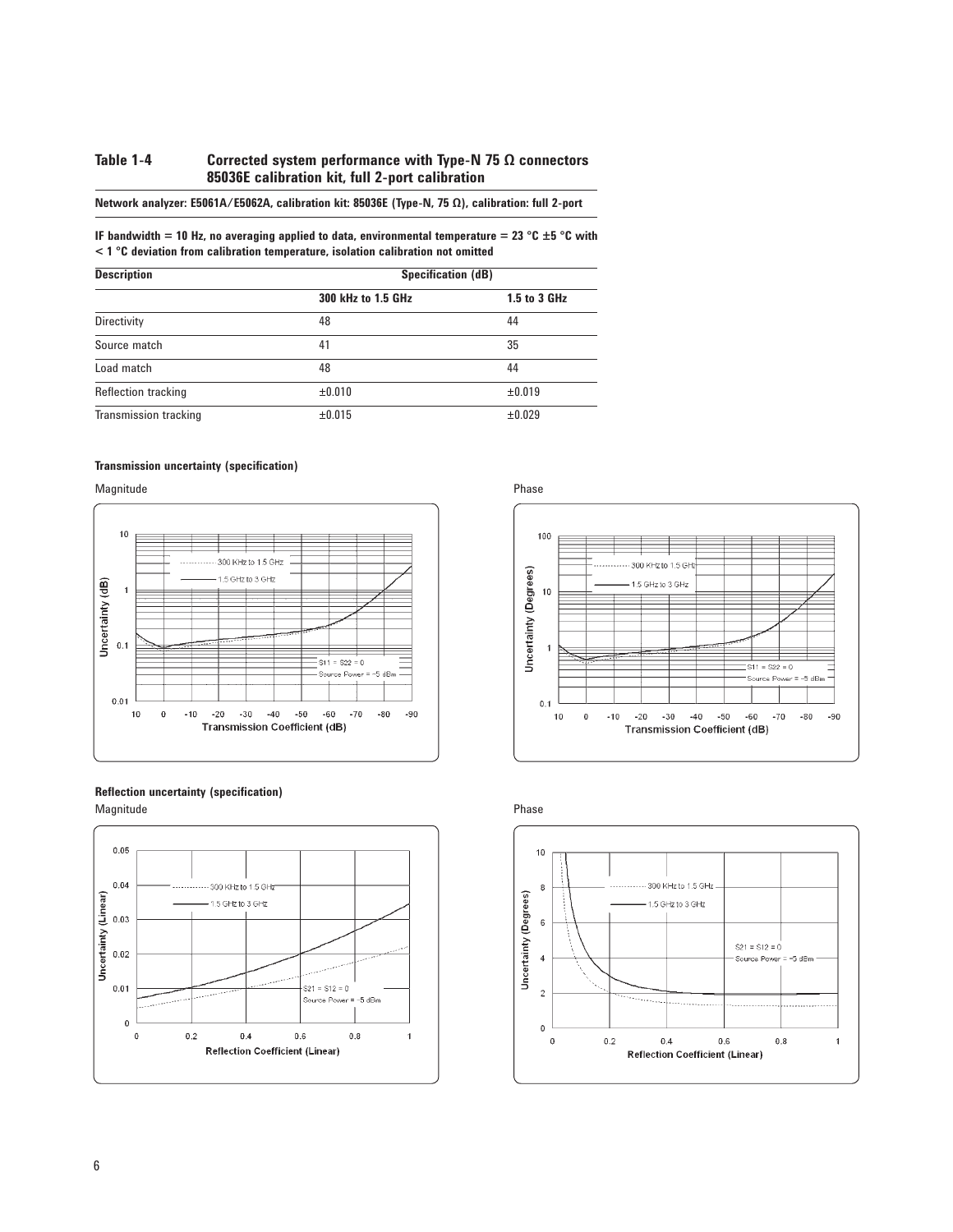### **Table 1-5 Corrected system performance with Type-N 75 Ω connectors 85036E calibration kit, enhanced response calibration**

### **Network analyzer: E5061A/E5062A, calibration kit 85036E (Type-N, 75 Ω), calibration: enhanced response**

**IF bandwidth = 10 Hz, no averaging applied to data, environmental temperature = 23 °C ±5 °C with < 1 °C deviation from calibration temperature, isolation calibration not omitted**

| <b>Description</b>    | <b>Specification (dB)</b> |              |  |
|-----------------------|---------------------------|--------------|--|
|                       | 300 kHz to 1.5 GHz        | 1.5 to 3 GHz |  |
| Directivity           | 48                        | 44           |  |
| Source match          | 41                        | 35           |  |
| Load match            | 15                        | 15           |  |
| Reflection tracking   | ±0.010                    | ±0.019       |  |
| Transmission tracking | ±0.015                    | ±0.029       |  |

#### **Transmission uncertainty (specification)**

Magnitude **Phase** 











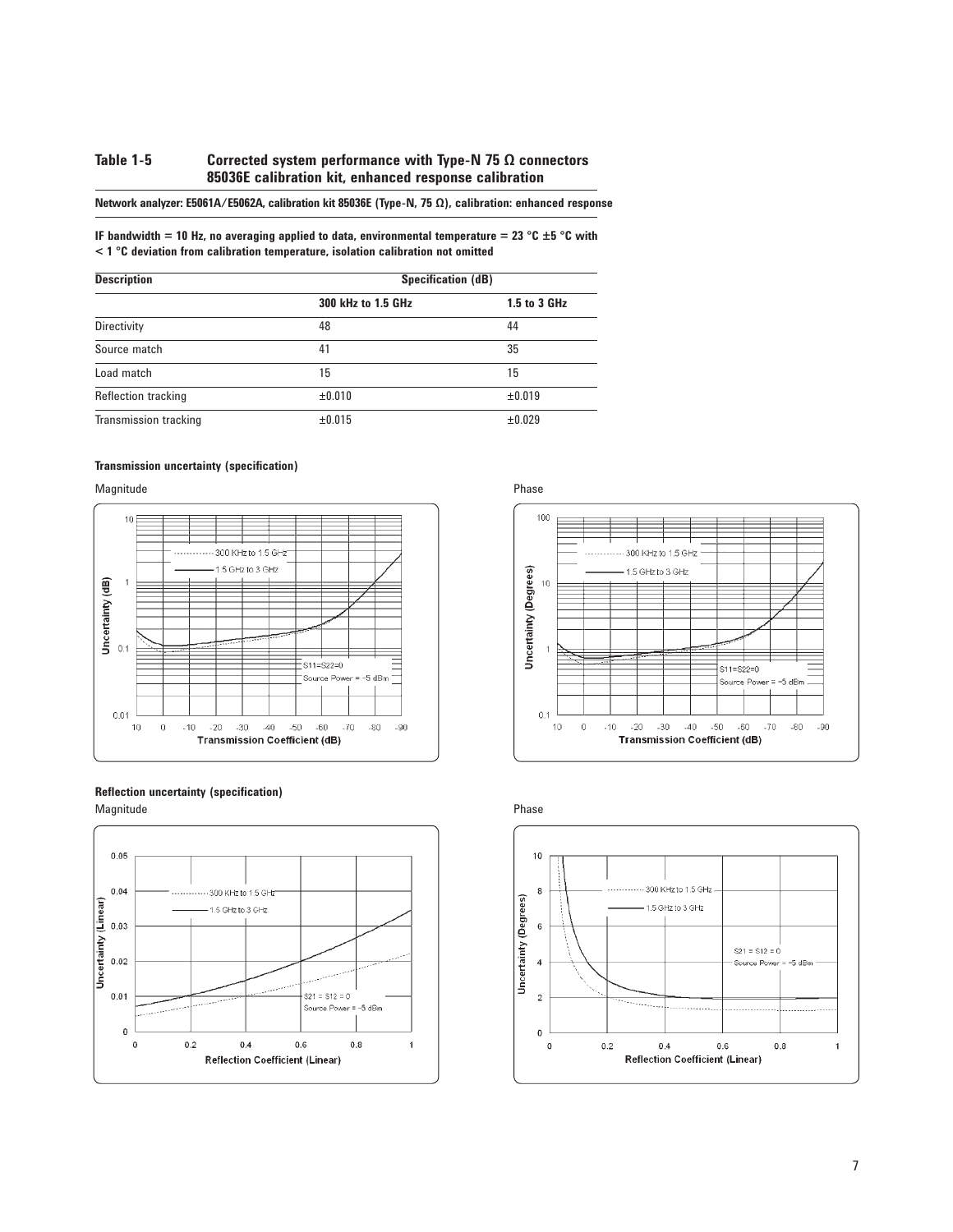# **Uncorrected system performance**

| Table 1-6                    | Uncorrected system performance<br>(correction: off, 23 $^{\circ}$ C ±5 $^{\circ}$ C) |                  |
|------------------------------|--------------------------------------------------------------------------------------|------------------|
| <b>Description</b>           | <b>Specification</b>                                                                 |                  |
|                              |                                                                                      | 300 kHz to 3 GHz |
| Directivity                  |                                                                                      | 25dB             |
| Source match                 |                                                                                      | 25dB             |
| Load match                   |                                                                                      | 15dB             |
| <b>Transmission tracking</b> |                                                                                      | $±1.0$ dB        |
| Reflection tracking          |                                                                                      | $±1.0$ dB        |

# **Test port output (source)**

| <b>Description</b>      | <b>Specification</b>          | <b>Typical</b>              |
|-------------------------|-------------------------------|-----------------------------|
| Range                   |                               |                             |
| E5061A                  | 300 kHz to 1.5 GHz            |                             |
| E5062A                  | 300 kHz to 3 GHz              |                             |
| Resolution              | 1 H <sub>Z</sub>              |                             |
| <b>Source stability</b> |                               |                             |
| E5061A/E5062A           |                               | $\pm 5$ ppm (5 °C to 40 °C) |
| <b>CW</b> accuracy      |                               |                             |
| E5061A/E5062A           | $\pm 5$ ppm, 23 °C $\pm 5$ °C |                             |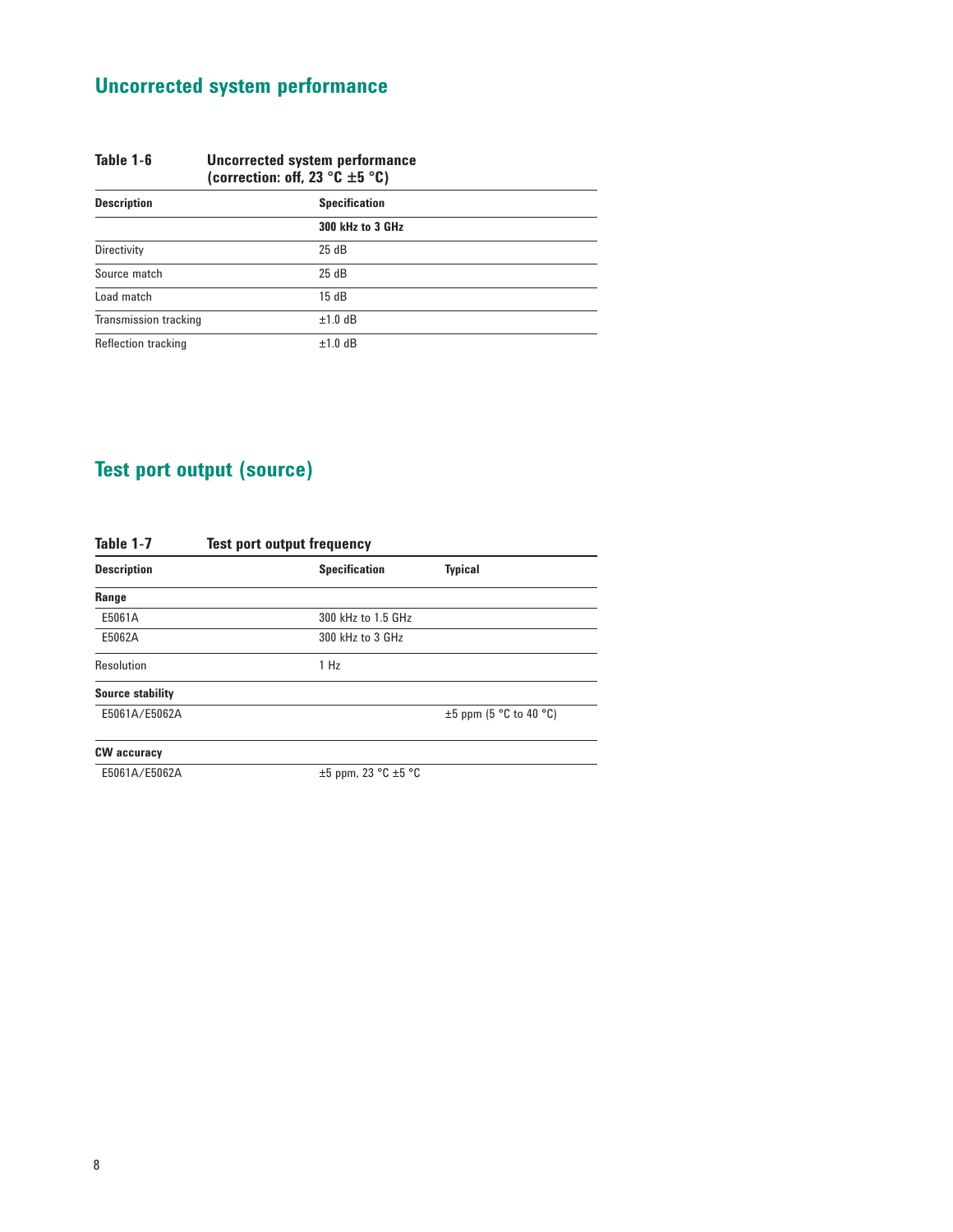# **Test port output (source)**

| Table 1-8 | Test port output power |  |
|-----------|------------------------|--|
|           |                        |  |

| <b>Description</b>                                    | <b>Specification</b>                     | <b>Typical</b>                                               |
|-------------------------------------------------------|------------------------------------------|--------------------------------------------------------------|
| Level accuracy (at 23 °C $\pm$ 5 °C) <sup>1</sup>     |                                          |                                                              |
| 300 kHz to 3 GHz                                      | $\pm 0.8$ dB (at 0 dBm, 50 MHz absolute) |                                                              |
|                                                       | $\pm 1.0$ dB (at 0 dBm, relative         |                                                              |
|                                                       | to 50 MHz reference)                     |                                                              |
| Level linearity (at $23^{\circ}$ C $\pm 5^{\circ}$ C) |                                          |                                                              |
| 300 kHz to 3 GHz                                      | $\pm 0.75$ dB (at -5 to 10 dBm)          |                                                              |
| Range (standard)                                      |                                          |                                                              |
| 300 kHz to 3 GHz                                      | $-5$ to 10 dBm                           |                                                              |
| Range (extended power)                                |                                          |                                                              |
| 300 kHz to 3 GHz                                      |                                          | -45 to 10 dBm (non-harmonics spurious may limit power range) |
| Sweep range (without extended power range)            |                                          |                                                              |
| 300 kHz to 3 GHz                                      | $-5$ to 10 dBm                           |                                                              |
| Level resolution                                      | $0.05$ dB                                |                                                              |

# **Test port output (source)**

| Table 1-9<br>Test port output signal purity |                      |                       |  |
|---------------------------------------------|----------------------|-----------------------|--|
| <b>Description</b>                          | <b>Specification</b> | <b>Typical</b>        |  |
| Harmonics (2nd or 3rd)                      |                      |                       |  |
| 10 MHz to 2 GHz                             |                      | $<-25$ dBc (at 5 dBm) |  |
| <b>Non-harmonic spurious</b>                |                      |                       |  |
| 10 MHz to 3 GHz                             |                      | $<-30$ dBc (at 0 dBm) |  |

<sup>1.</sup> Level accuracy for 75Ω analyzers is not a specification for frequencies >2 GHz; it is a typical characteristic.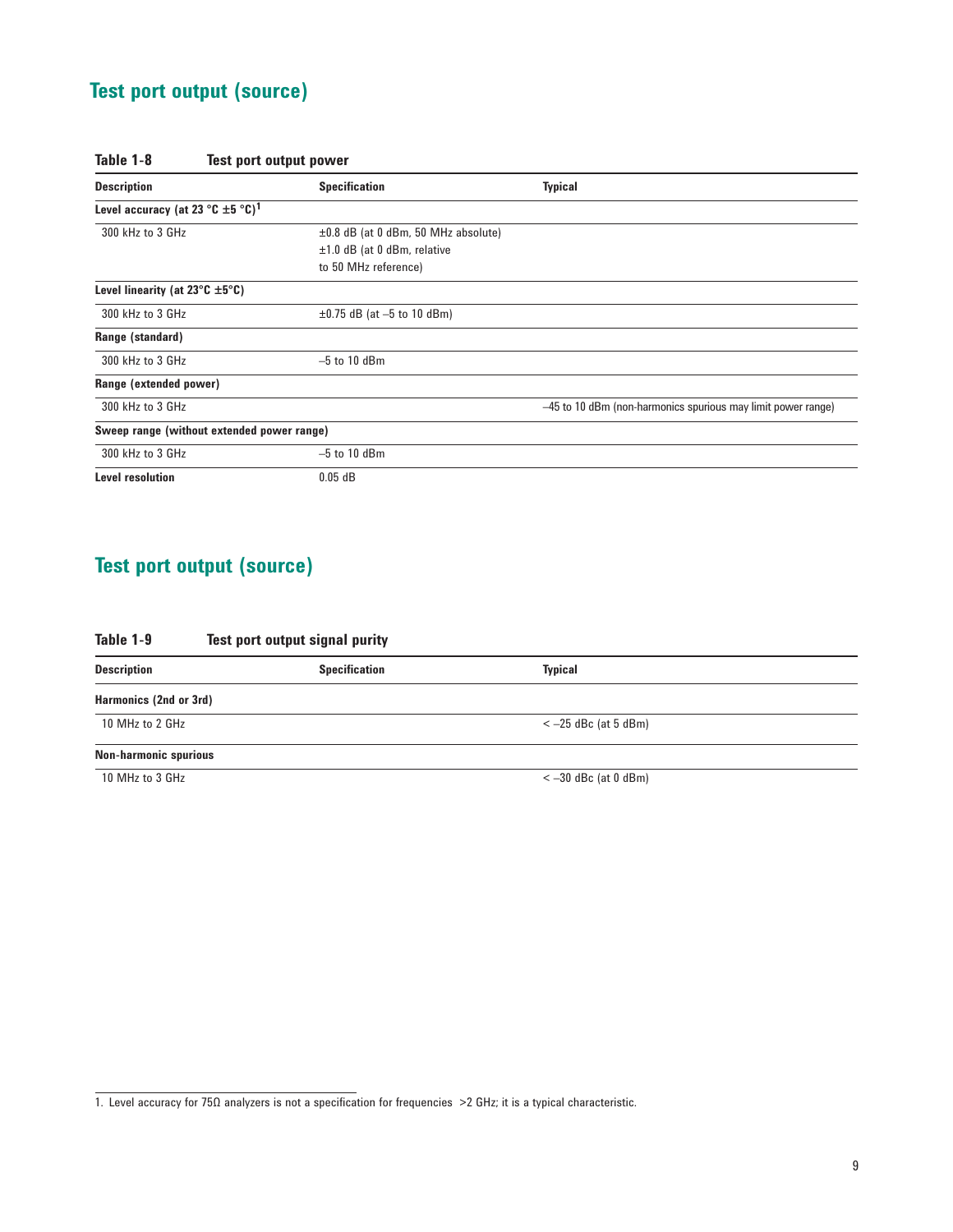# **Test port input**

| <b>Table 1-10</b>                    | <b>Test port input levels</b> |                         |  |
|--------------------------------------|-------------------------------|-------------------------|--|
| <b>Description</b>                   | <b>Specification</b>          | <b>Typical</b>          |  |
| <b>Maximum test port input level</b> |                               |                         |  |
| 300 kHz to 3 GHz                     | $+10$ dBm                     |                         |  |
| <b>Damage level</b>                  |                               |                         |  |
| 300 kHz to 3 GHz                     |                               | $+20$ dBm, $\pm 30$ VDC |  |
| Crosstalk <sup>1</sup>               |                               |                         |  |
| 300 kHz to 3 GHz                     | $-110$ dB                     |                         |  |

## **Table 1-11 Test port input (trace noise2)**

| <b>Description</b>                                   | <b>Specification</b>                      | <b>Typical</b> |  |
|------------------------------------------------------|-------------------------------------------|----------------|--|
| Trace noise magnitude                                |                                           |                |  |
| 300 kHz to 1 MHz<br>(source power level $= +10$ dBm) | 8 mdB rms $(23 °C \pm 5 °C)$              |                |  |
| 1 MHz to 3 GHz<br>(source power level $= +10$ dBm)   | 5 mdB rms (23 $\degree$ C ±5 $\degree$ C) |                |  |
| Trace noise phase                                    |                                           |                |  |
| 300 kHz to 1 MHz<br>(source power level $= +10$ dBm) | 0.05° rms (23 °C $\pm$ 5 °C)              |                |  |
| 1 MHz to 3 GHz<br>(source power level $= +10$ dBm)   | 0.03° rms (23 °C $\pm$ 5 °C)              |                |  |

# Table 1-12 Test port input (stability<sup>3</sup>)

| <b>Description</b>         | <b>Specification</b> | <b>Typical</b>                                                   |  |
|----------------------------|----------------------|------------------------------------------------------------------|--|
| <b>Stability magnitude</b> |                      |                                                                  |  |
| 3 MHz to 3 GHz             |                      | $0.01$ dB/°C<br>(at 23 °C $\pm$ 5 °C)                            |  |
| <b>Stability phase</b>     |                      |                                                                  |  |
| 3 MHz to 3 GHz             |                      | $0.1^{\circ}/^{\circ}$ C<br>(at 23 $^{\circ}$ C ±5 $^{\circ}$ C) |  |

<sup>1.</sup> Response calibration not omitted.

<sup>2.</sup> Trace noise is defined as a ratio measurement of a through, at IF bandwidth =  $3$  kHz.

<sup>3.</sup> Stability is defined as a ratio measurement at the test port.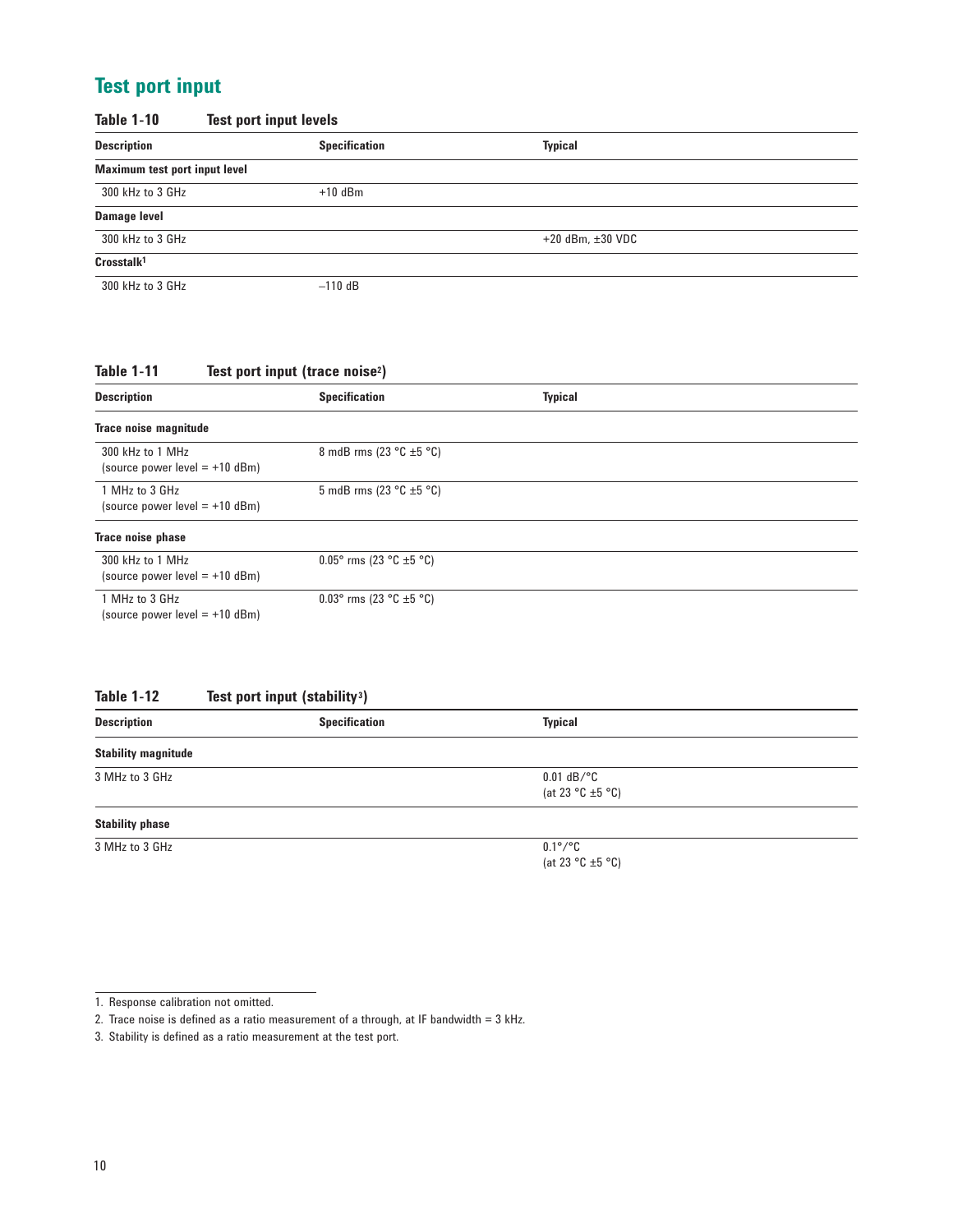### **Table 1-13 Test port input (dynamic accuracy)**

### **Accuracy of the test port input power reading is relative to –10 dBm reference input power level.**

#### **Specification** Typical **Typical**



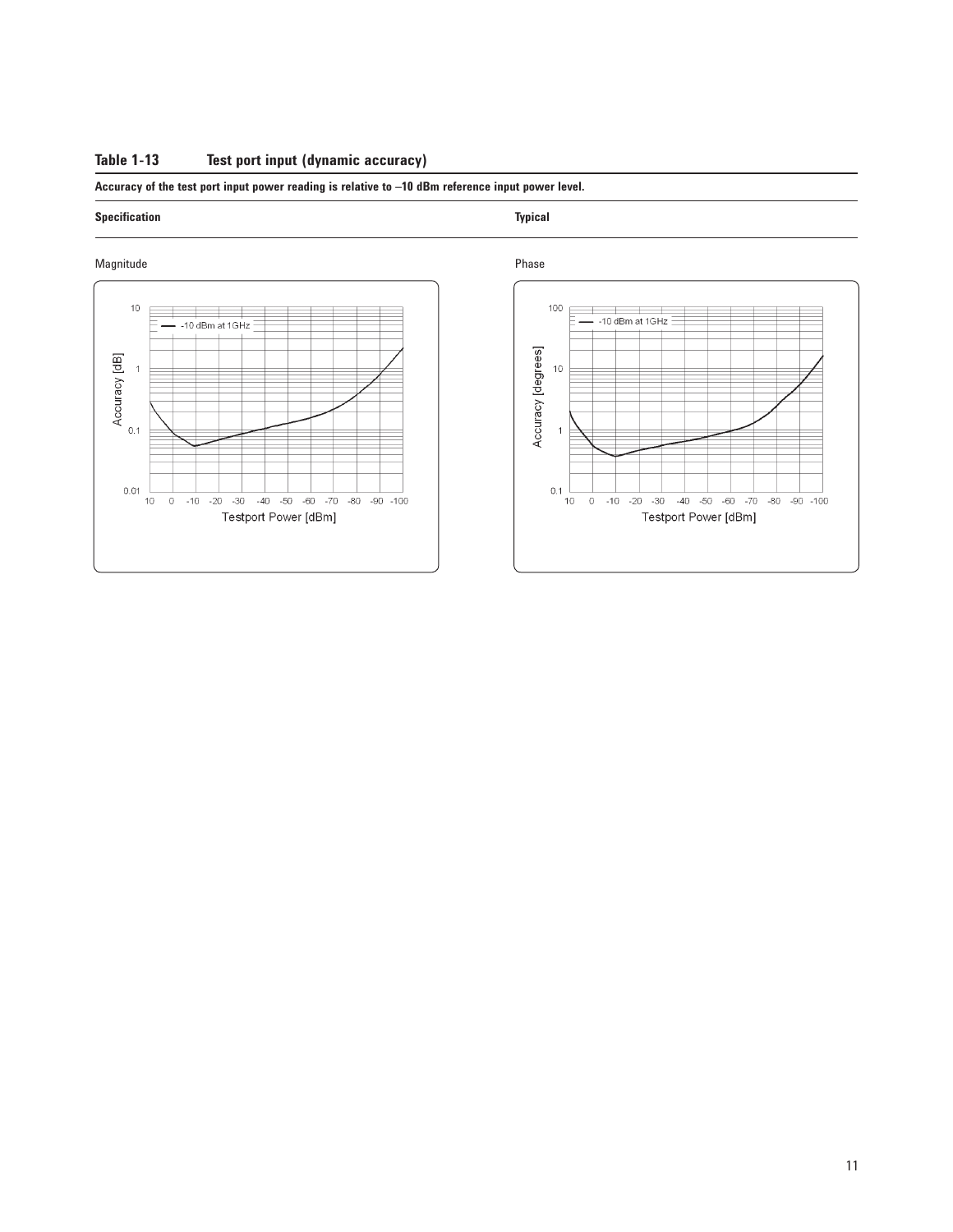| <b>Description</b><br><b>Specification</b> |                                           | <b>Supplemental information</b>                   |  |  |
|--------------------------------------------|-------------------------------------------|---------------------------------------------------|--|--|
| Aperture (selectable)                      | (frequency span)/(number of points $-1$ ) |                                                   |  |  |
| Maximum aperture<br>25% of frequency span  |                                           |                                                   |  |  |
| Minimum delay                              |                                           | Limited to measuring no more than                 |  |  |
|                                            |                                           | 180° of phase change within the minimum aperture. |  |  |
| Accuracy                                   |                                           | See graph below                                   |  |  |

### **Table 1-14 Test port input (group delay** 1**)**

The following graph shows group delay accuracy with Type-N full 2-port calibration and a 10 Hz IF bandwidth. Insertion loss is assumed to be < 2 dB.

Group delay (typical)



In general, the following formula can be used to determine the accuracy, in seconds, of specific group delay measurement: ±phase accuracy (deg)/[360 x aperture (Hz)]

<sup>1.</sup> Group delay is computed by measuring the phase change within a specified step (determined by the frequency span and the number of points per sweep).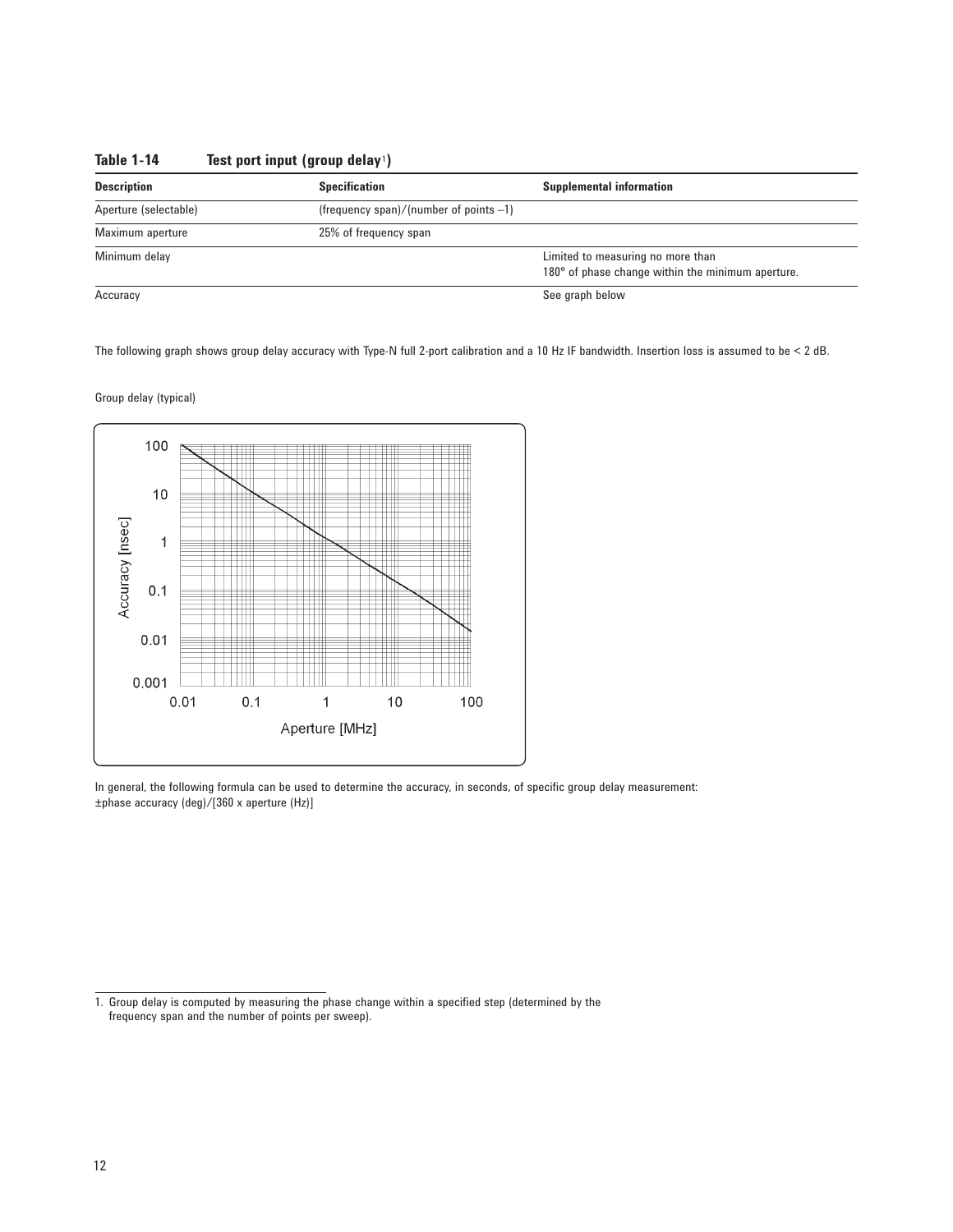# **General information**

### **Table 1-15 System bandwidths**

| <b>Description</b>    | <b>General characteristics</b>                                                     |  |
|-----------------------|------------------------------------------------------------------------------------|--|
| IF bandwidth settings |                                                                                    |  |
| Range                 | 10 Hz to 30 kHz<br>Nominal settings are:<br>10, 30, 100, 300, 1 k, 3 k, 10 k, 30 k |  |

## **Table 1-16 Front panel information**

| <b>Description</b>   | <b>General characteristics</b>             |  |
|----------------------|--------------------------------------------|--|
| <b>RF</b> connectors |                                            |  |
| Type                 | Type-N, female; 50 $\Omega$ or 75 $\Omega$ |  |
| <b>Display</b>       |                                            |  |
| Size                 | 10.4 in TFT color LCD                      |  |
| Resolution           | VGA $(640 \times 480)^1$                   |  |

1. Valid pixels are 99.99% and more. Below 0.01% of fixed points of black, blue, green or red are not regarded as failure.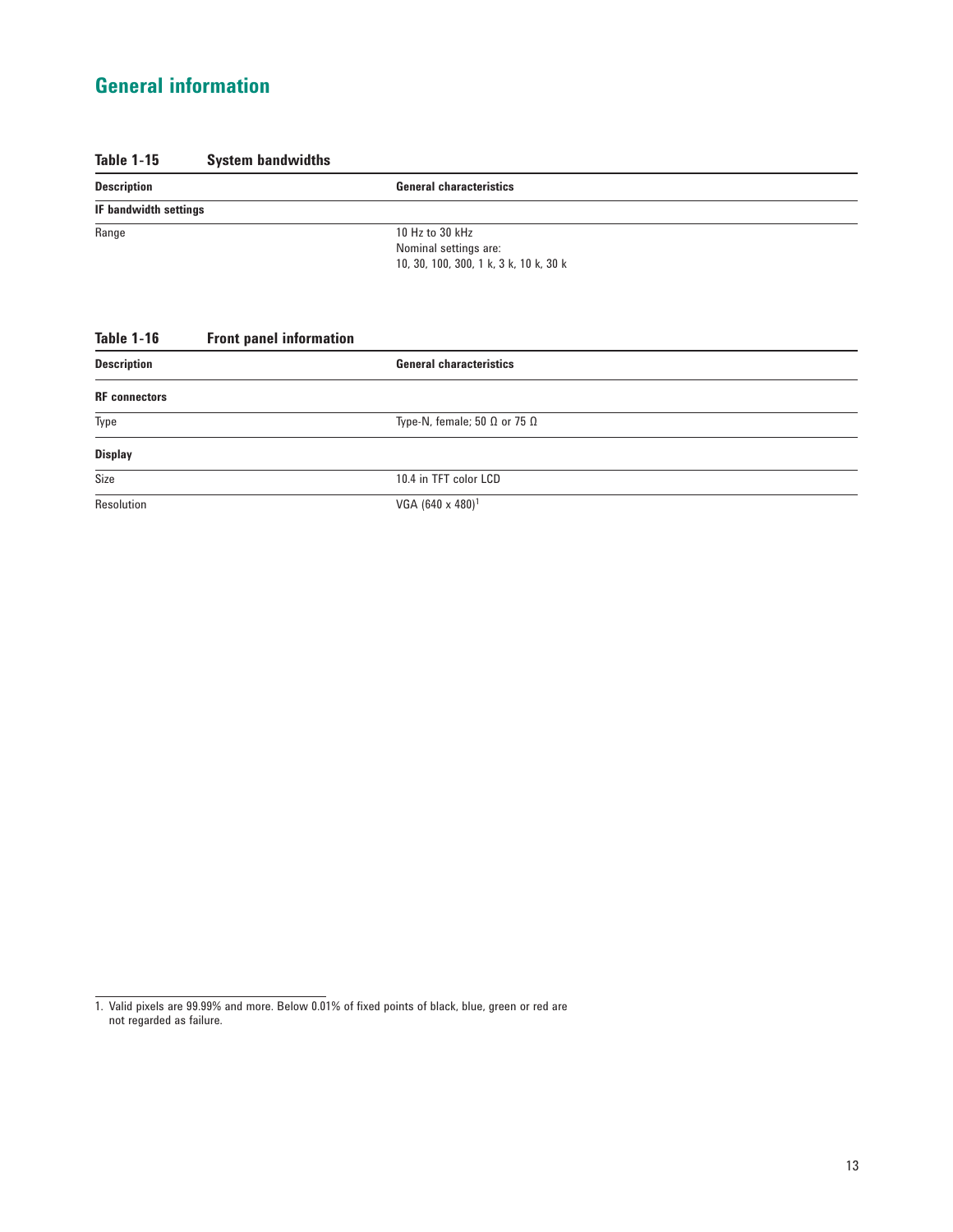# **Table 1-17 Rear panel information**

| <b>Description</b>                         | <b>General characteristics</b>                                                                                                                                     |
|--------------------------------------------|--------------------------------------------------------------------------------------------------------------------------------------------------------------------|
| <b>External trigger connector</b>          |                                                                                                                                                                    |
| Type                                       | <b>BNC</b> , female                                                                                                                                                |
| Input level                                | LOW threshold voltage: 0.5 V<br>HIGH threshold voltage: 2.1 V<br>Input level range: 0 to +5 V                                                                      |
| Pulse width                                | $\geq$ 2 µsec                                                                                                                                                      |
| Polarity                                   | Negative (downward) only                                                                                                                                           |
| External reference signal input connector  |                                                                                                                                                                    |
| Type                                       | <b>BNC</b> , female                                                                                                                                                |
| Input frequency                            | 10 MHz $\pm$ 10 ppm                                                                                                                                                |
| Input level                                | $0$ dBm $\pm 3$ dB                                                                                                                                                 |
| Internal reference signal output connector |                                                                                                                                                                    |
| Type                                       | <b>BNC</b> , female                                                                                                                                                |
| Output frequency                           | 10 MHz ±10 ppm                                                                                                                                                     |
| Signal type                                | Sine wave                                                                                                                                                          |
| Output level                               | 0 dBm $\pm 3$ dB into 50 $\Omega$                                                                                                                                  |
| Output impedance                           | $50 \Omega$                                                                                                                                                        |
| <b>VGA video output</b>                    | 15-pin mini D-Sub; female; drives VGA compatible monitors                                                                                                          |
| <b>GPIB</b>                                | 24-pin D-Sub (type D-24), female; compatible with IEEE-488                                                                                                         |
| <b>Parallel port</b>                       | 36-pin D-Sub (type 1284-C), female; provides connection to printers, or multiport<br>test set                                                                      |
| <b>USB</b> port                            | Universal serial bus jack, type A configuration (4 contacts inline, contact 1 on left);<br>female; provides connection to printer, ECal module, USB/GPIB interface |
| Contact 1                                  | Vcc: 4.75 to 5.25 VDC, 500 mA, maximum                                                                                                                             |
| Contact 2                                  | -Data                                                                                                                                                              |
| Contact 3                                  | +Data                                                                                                                                                              |
| Contact 4                                  | Ground                                                                                                                                                             |
| LAN                                        | 10/100 BaseT Ethernet, 8-pin configuration; auto selects between the two data rates                                                                                |
| Handler I/O port                           | 36-pin Centronics, female; provides connection to handler system                                                                                                   |
| Line power <sup>1</sup>                    |                                                                                                                                                                    |
| Frequency                                  | 47 Hz to 63 Hz                                                                                                                                                     |
| Voltage                                    | 90 to 132 VAC, or 198 to 264 VAC (automatically switched)                                                                                                          |
| VA max                                     | 350 VA max.                                                                                                                                                        |

1. A third-wire ground is required.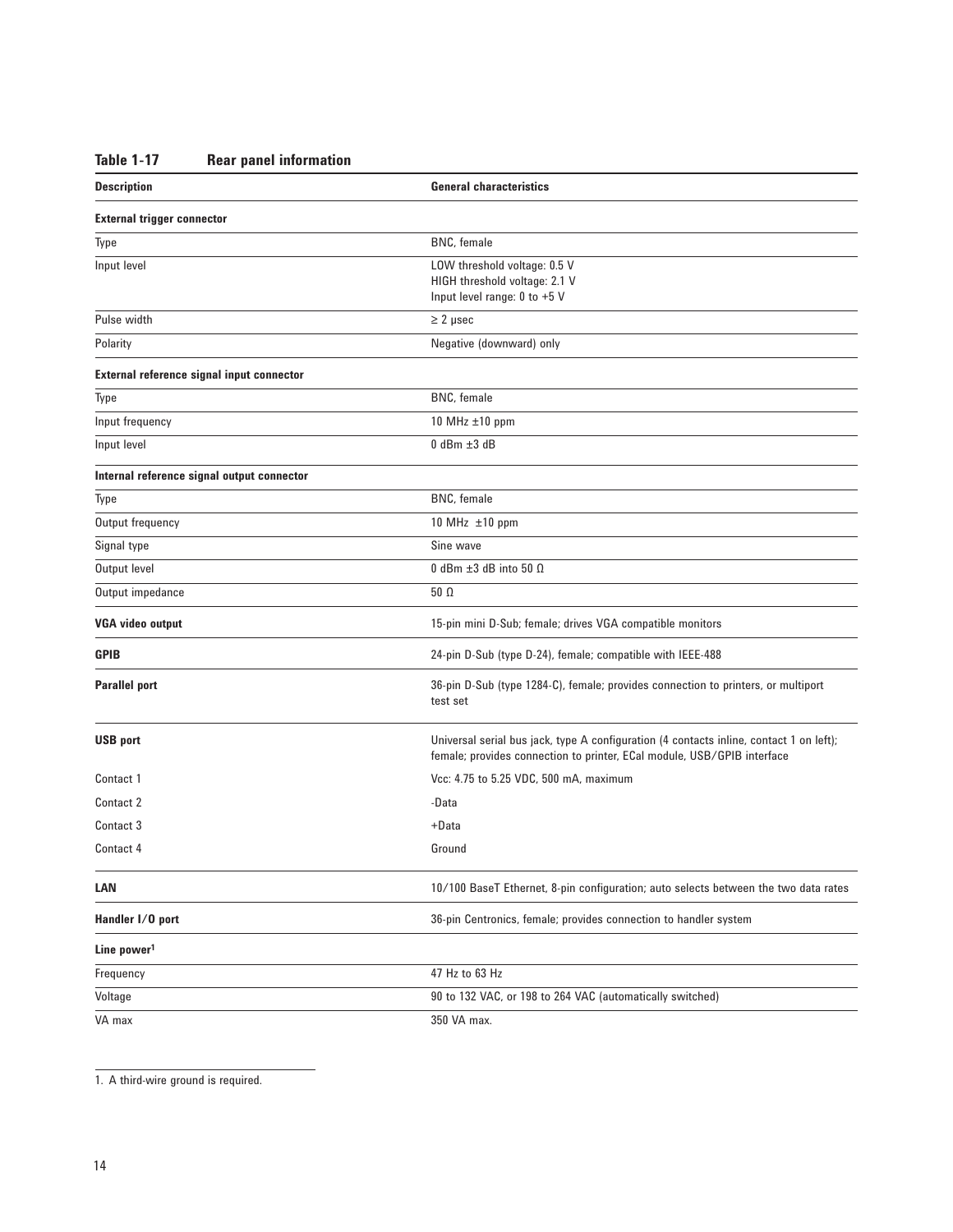# **Table 1-18 EMC and safety**

| <b>Description</b> | <b>General characteristics</b>                                                           |
|--------------------|------------------------------------------------------------------------------------------|
| EMC                |                                                                                          |
|                    | European Council Directive 89/336/EEC                                                    |
|                    | EN / IEC 61326-1:1997+A1:1998                                                            |
|                    | CISPR 11:1997+A1:1999 / EN 55011:1998+A1:1999 Group 1,                                   |
|                    | Class A                                                                                  |
|                    | IEC 61000-4-2:1995 / EN 61000-4-2:1995+A1:1998                                           |
|                    | 4 kV CD / 4 kV AD                                                                        |
|                    | IEC 61000-4-3:1995 / EN 61000-4-3:1996+A1:1998                                           |
|                    | 3 V/m, 80-1000 MHz, 80% AM                                                               |
|                    | IEC 61000-4-4:1995 / EN 61000-4-4:1995                                                   |
|                    | 1 kV power / 0.5 kV Signal                                                               |
|                    | IEC 61000-4-5:1995 / EN 61000-4-5:1995                                                   |
|                    | 0.5 kV Normal / 1 kV Common                                                              |
|                    | IEC 61000-4-6:1996 / EN 61000-4-6:1996                                                   |
|                    | 3 V. 0.15-80 MHz. 80% AM                                                                 |
|                    | IEC 61000-4-11:1994 / EN 61000-4-11:1994                                                 |
|                    | 100% 1 cycle                                                                             |
| ICES/NMB-001       | Canada ICES001:1998                                                                      |
|                    | Note: The performance of EUT will be within the specification over the RF immunity tests |
|                    | according to EN 61000-4-3 or EN 61000-4-6 except under the coincidence of measurement    |
|                    | frequency and interference frequency.                                                    |
| N10149             | AS/NZS 2064.1/2 Group 1, Class A                                                         |
| <b>Safety</b>      |                                                                                          |
|                    | European Council Directive 73/23/EEC                                                     |
|                    | IEC 61010-1:1990+A1+A2 / EN 61010-1:1993+A2                                              |
|                    | INSTALLATION CATEGORY II, POLLUTION                                                      |
|                    | <b>DEGREE 2</b>                                                                          |
|                    | <b>INDOOR USE</b>                                                                        |
|                    | IEC60825-1:1994 CLASS 1 LED PRODUCT                                                      |
|                    | CAN/CSA C22.2 No. 1010.1-92                                                              |
| <b>LR95111C</b>    |                                                                                          |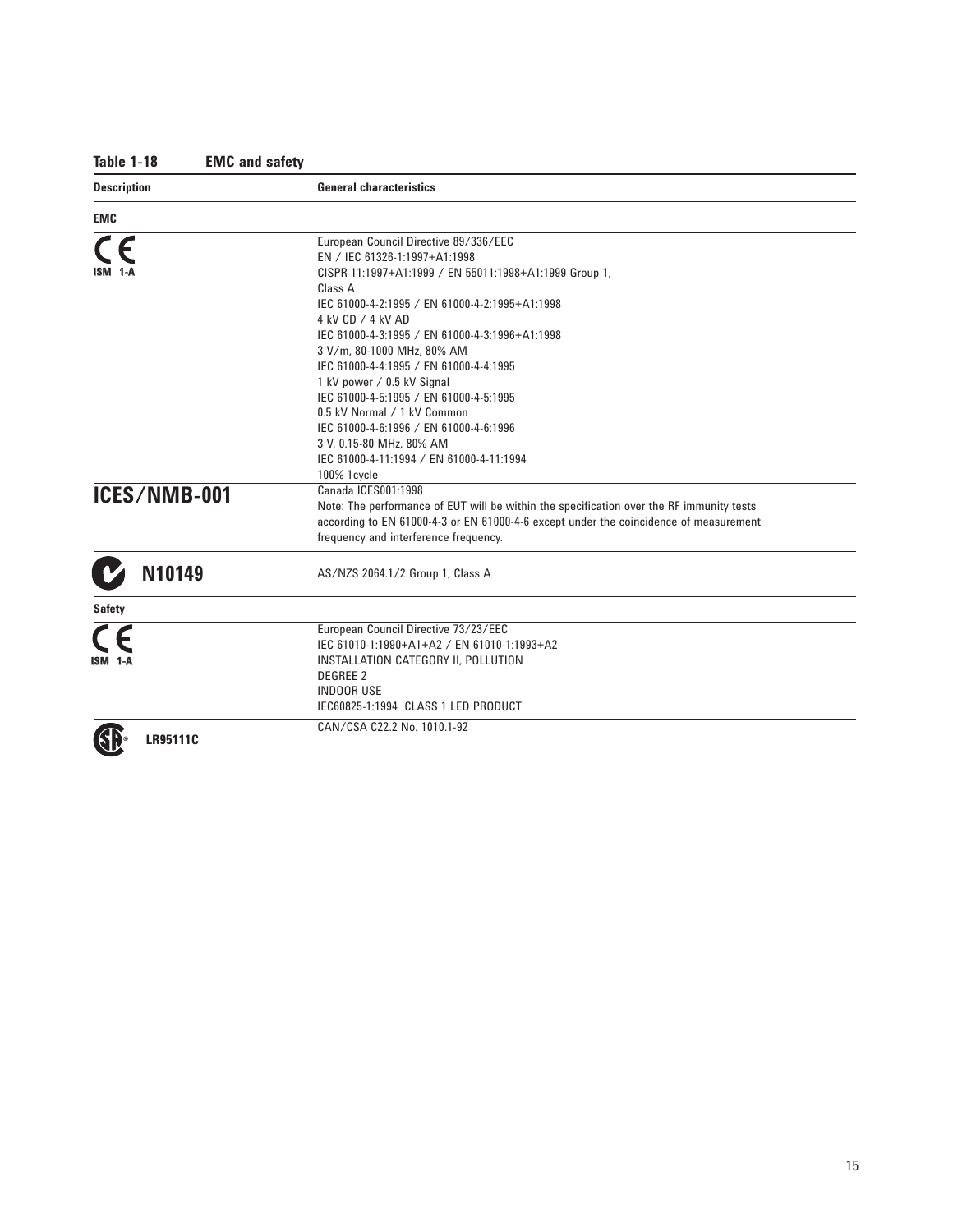| <b>Description</b><br><b>Operating environment</b> | <b>General characteristics</b>                                      |
|----------------------------------------------------|---------------------------------------------------------------------|
| Temperature                                        | +5 °C to +40 °C                                                     |
| Error-corrected temperature range                  | 23 °C $\pm$ 5 °C with < 1 °C deviation from calibration temperature |
| Humidity                                           | 20% to 80% at wet bulb temperature $\lt$ +29 °C (non-condensing)    |
| Altitude                                           | 0 to 2,000 m (0 to 6,561 feet)                                      |
| Vibration<br>0.5 G maximum, 5 Hz to 500 Hz         |                                                                     |
| Non-operating storage environment                  |                                                                     |
| Temperature                                        | $-10$ °C to +60 °C                                                  |
| Humidity                                           | 20% to 90% at wet bulb temperature $<$ 40 °C (non-condensing)       |
| Altitude                                           | 0 to 4,572 m (0 to 15,000 feet)                                     |
| Vibration                                          | 0.5 G maximum, 5 Hz to 500 Hz                                       |
| <b>Dimensions</b>                                  | See figure 1-1 through figure 1-3.                                  |
| Weight                                             | $13.5$ kg                                                           |

### **Table 1-19 Analyzer environment and dimensions**

### **Figure 1-2. Dimensions (front view, in millimeters)**

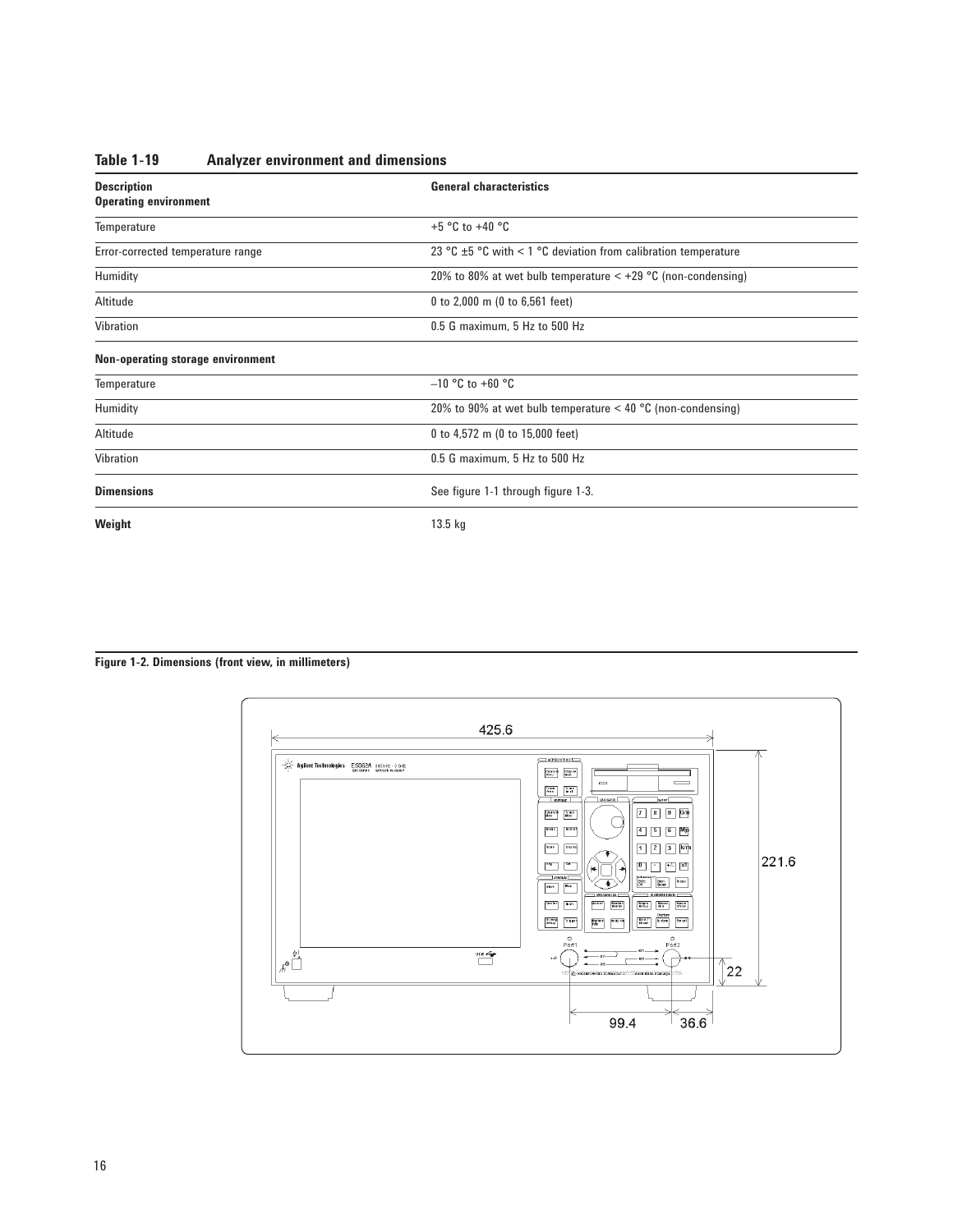**Figure 1-3. Dimensions (rear view, in millimeters)**



**Figure 1-4. Dimensions (side view, in millimeters)**

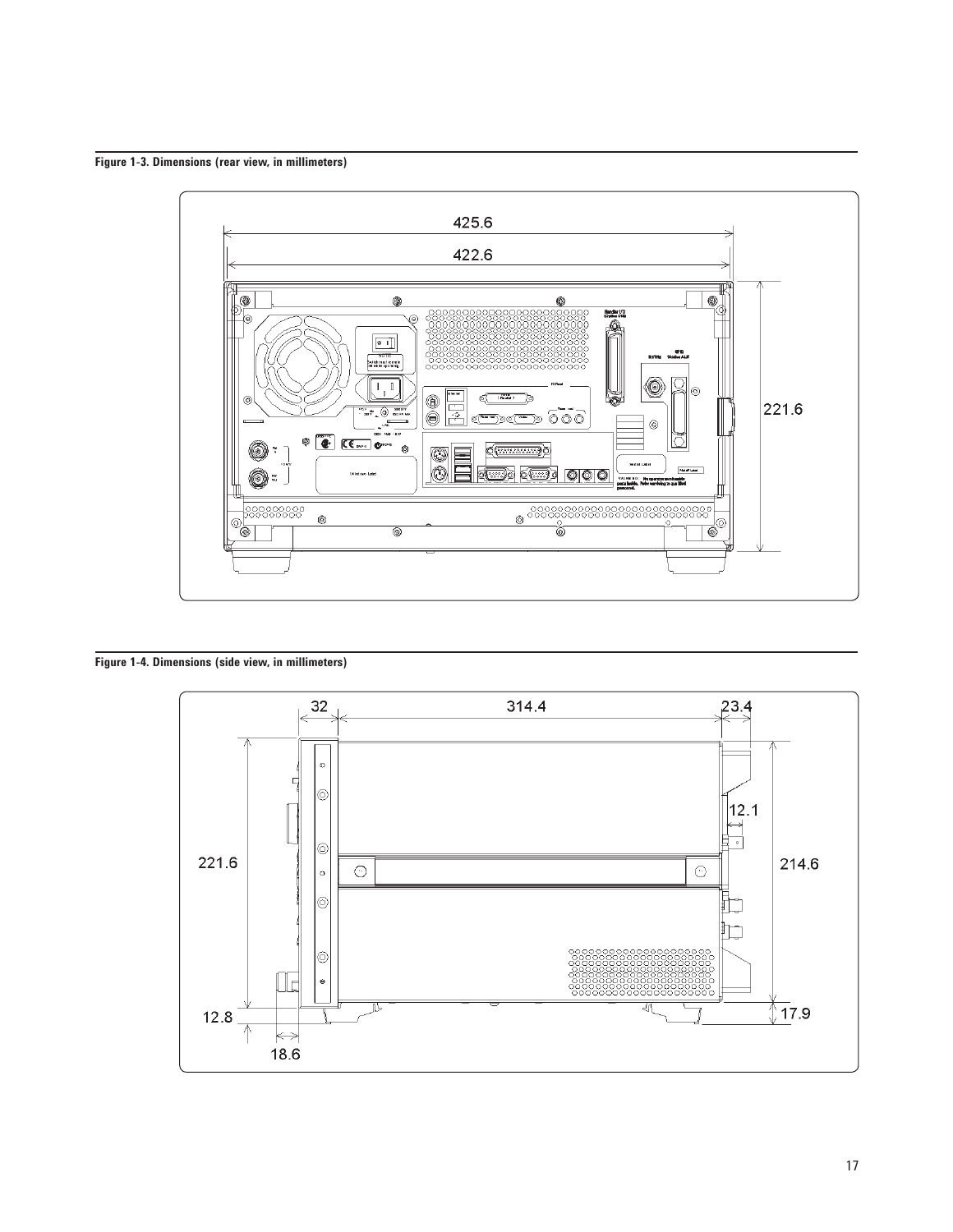# **Measurement throughput summary**

|                                                  | <b>Number of points</b> |     |     |      |
|--------------------------------------------------|-------------------------|-----|-----|------|
|                                                  | 51                      | 201 | 401 | 1601 |
| Start 1 GHz, stop 1.2 GHz, 30 kHz IF bandwidth   |                         |     |     |      |
| Uncorrected                                      | 8                       | 19  | 33  | 117  |
| 2-port cal                                       | 14                      | 35  | 63  | 230  |
| Start 300 kHz, stop 1.5 GHz, 30 kHz IF bandwidth |                         |     |     |      |
| Uncorrected                                      | 15                      | 25  | 39  | 123  |
| 2-port cal                                       | 27                      | 48  | 75  | 243  |
| Start 300 kHz, stop 3 GHz, 30 kHz IF bandwidth   |                         |     |     |      |
| Uncorrected                                      | 17                      | 28  | 41  | 125  |
| 2-port cal                                       | 31                      | 53  | 80  | 247  |

### **Table 1-20 Typical cycle time for measurement completion1 (ms) (Display update: off)**

### **Table 1-21 Typical cycle time for measurement completion1 (ms) (Display update: on)**

|                                                  | <b>Number of points</b> |     |     |      |  |
|--------------------------------------------------|-------------------------|-----|-----|------|--|
|                                                  | 51                      | 201 | 401 | 1601 |  |
| Start 1 GHz, stop 1.2 GHz, 30 kHz IF bandwidth   |                         |     |     |      |  |
| Uncorrected                                      | 59                      | 68  | 83  | 172  |  |
| 2-port cal                                       | 85                      | 103 | 131 | 304  |  |
| Start 300 kHz, stop 1.5 GHz, 30 kHz IF bandwidth |                         |     |     |      |  |
| Uncorrected                                      | 64                      | 74  | 89  | 178  |  |
| 2-port cal                                       | 95                      | 116 | 144 | 317  |  |
| Start 300 kHz, stop 3 GHz, 30 kHz IF bandwidth   |                         |     |     |      |  |
| Uncorrected                                      | 66                      | 78  | 91  | 180  |  |
| 2-port cal                                       | 98                      | 121 | 148 | 322  |  |

1. Typical performance.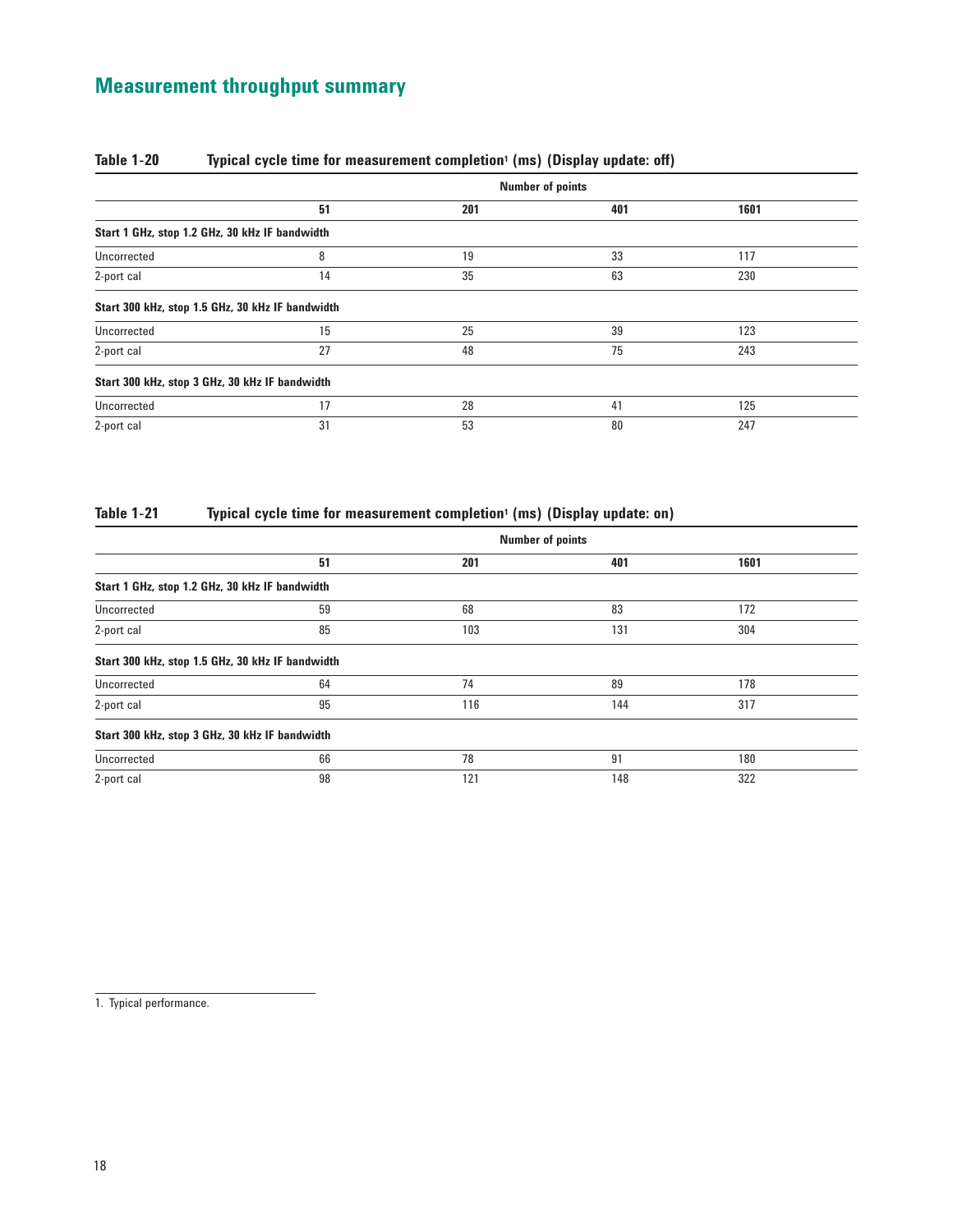# **Table 1-22 Data transfer time1 (ms)**

| <b>Number of points</b>                        |    |                |     |                |
|------------------------------------------------|----|----------------|-----|----------------|
|                                                | 51 | 201            | 401 | 1601           |
| SCPI over GPIB <sup>2</sup>                    |    |                |     |                |
| REAL 64                                        | 6  | 14             | 25  | 89             |
| ASCII                                          | 51 | 193            | 383 | 1522           |
| SCPI over 100 Mbps LAN (telnet) <sup>2</sup>   |    |                |     |                |
| REAL 64                                        | 3  | 3              | 4   | 6              |
| ASCII                                          | 92 | 354            | 510 | 2040           |
| SCPI over 100 Mbps LAN (SICL-LAN) <sup>2</sup> |    |                |     |                |
| REAL 64                                        | 7  | 7              | 8   | 12             |
| ASCII                                          | 9  | 21             | 34  | 127            |
| COM (program executed in the analyzer) $2$     |    |                |     |                |
| Variant type                                   | 2  | $\overline{2}$ | 2   | $\overline{2}$ |

1. Typical performance.

<sup>2.</sup> Measured using a VEE 6.01 program running on a 500 MHz Pentium® III Dell Optiplex, Transferred complex S<sub>11</sub> data, using :CALC:DATA?SDATA.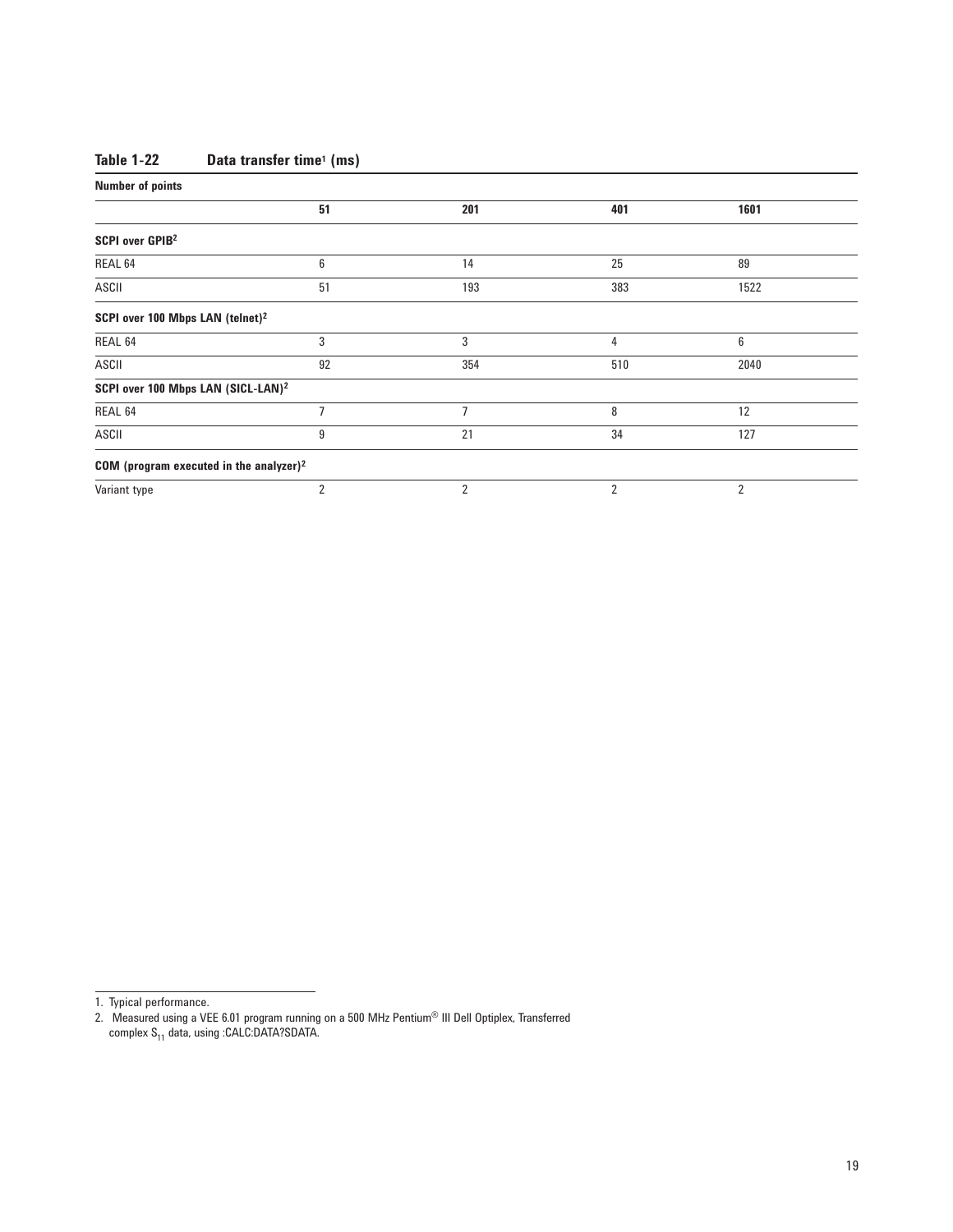# **Measurement capabilities**

| <b>Number of measurement channels</b>               | Up to 4 independent measurement channels. A measurement channel is coupled<br>to stimulus response settings including frequency, IF bandwidth, power level,<br>and number of points.                                                                                                                                                                     |
|-----------------------------------------------------|----------------------------------------------------------------------------------------------------------------------------------------------------------------------------------------------------------------------------------------------------------------------------------------------------------------------------------------------------------|
| <b>Number of display windows</b>                    | Each measurement channel has a display window. Up to 4 display windows (channels)<br>can be displayed.                                                                                                                                                                                                                                                   |
| <b>Number of traces</b>                             | 4 data traces and 4 memory traces per channel                                                                                                                                                                                                                                                                                                            |
| <b>Measurement choices</b>                          | Option E5061A/E5062A-150/175: S <sub>11</sub> , S <sub>21</sub><br>Option E5061A/E5062A-250/275: S <sub>11</sub> , S <sub>21</sub> , S <sub>12</sub> , S <sub>22</sub>                                                                                                                                                                                   |
| <b>Measurement parameter conversion</b>             | Available to convert S-parameters into reflection impedance, transmission impedance,<br>reflection admittance, transmission admittance, and 1/S.                                                                                                                                                                                                         |
| <b>Data formats</b>                                 | Log magnitude, linear magnitude, phase, expanded phase, positive phase,<br>group delay, SWR, real, imaginary, Smith chart, polar.                                                                                                                                                                                                                        |
| Data markers                                        | 10 independent markers per trace. Reference marker available<br>for delta marker operation. Smith chart format includes 5 marker formats:<br>linear magnitude/phase, log magnitude/phase, real/imaginary,<br>$R + jX$ , and $G + jB$ . Polar chart format includes 3 marker formats:<br>linear magnitude/phase, log magnitude/phase, and real/imaginary. |
| <b>Marker functions</b>                             |                                                                                                                                                                                                                                                                                                                                                          |
| Marker search                                       | Max value, min value, multi-peak, multi-target, peak, peak left, peak right, target,<br>target left, target right, and width parameters with user-defined bandwidth values.                                                                                                                                                                              |
| Marker-to functions                                 | Set start, stop, center to active marker stimulus value; set reference to active<br>marker response value; set electrical delay to group delay at active marker.                                                                                                                                                                                         |
| Search range                                        | User definable.                                                                                                                                                                                                                                                                                                                                          |
| <b>Tracking</b>                                     | Performs marker search continuously or on demand.                                                                                                                                                                                                                                                                                                        |
| Fault location functions (Option E5061A/E5062A-100) |                                                                                                                                                                                                                                                                                                                                                          |
| Transformation to distance and time domain          | Selectable transformation type from bandpass, lowpass impulse, lowpass step.<br>Selectable window from maximum, normal and minimum.                                                                                                                                                                                                                      |
| <b>LXI</b> compliance                               | Class C (only applies to units that are shipped with firmware revision A.03.00 or later).                                                                                                                                                                                                                                                                |

# **Source control**

| Measured number of points per sweep | User definable from 2 to 1601.                                                                                                                                          |
|-------------------------------------|-------------------------------------------------------------------------------------------------------------------------------------------------------------------------|
| Sweep type                          | Linear sweep, segment sweep, log sweep and power sweep.                                                                                                                 |
| <b>Segment sweep</b>                | Define independent sweep segments. Set number of points, test port power levels,<br>IF bandwidth, delay time, sweep time and sweep mode independently for each seqment. |
| Sweep trigger                       | Set to continuous, hold, or single, sweep with internal, external, manual,<br>or bus trigger.                                                                           |
| Power                               | Set source power from -5 dBm (-45 dBm for option E5061A/E5062A-1E1/250/275)<br>to 10 dBm. The power slope function compensates source power level error.                |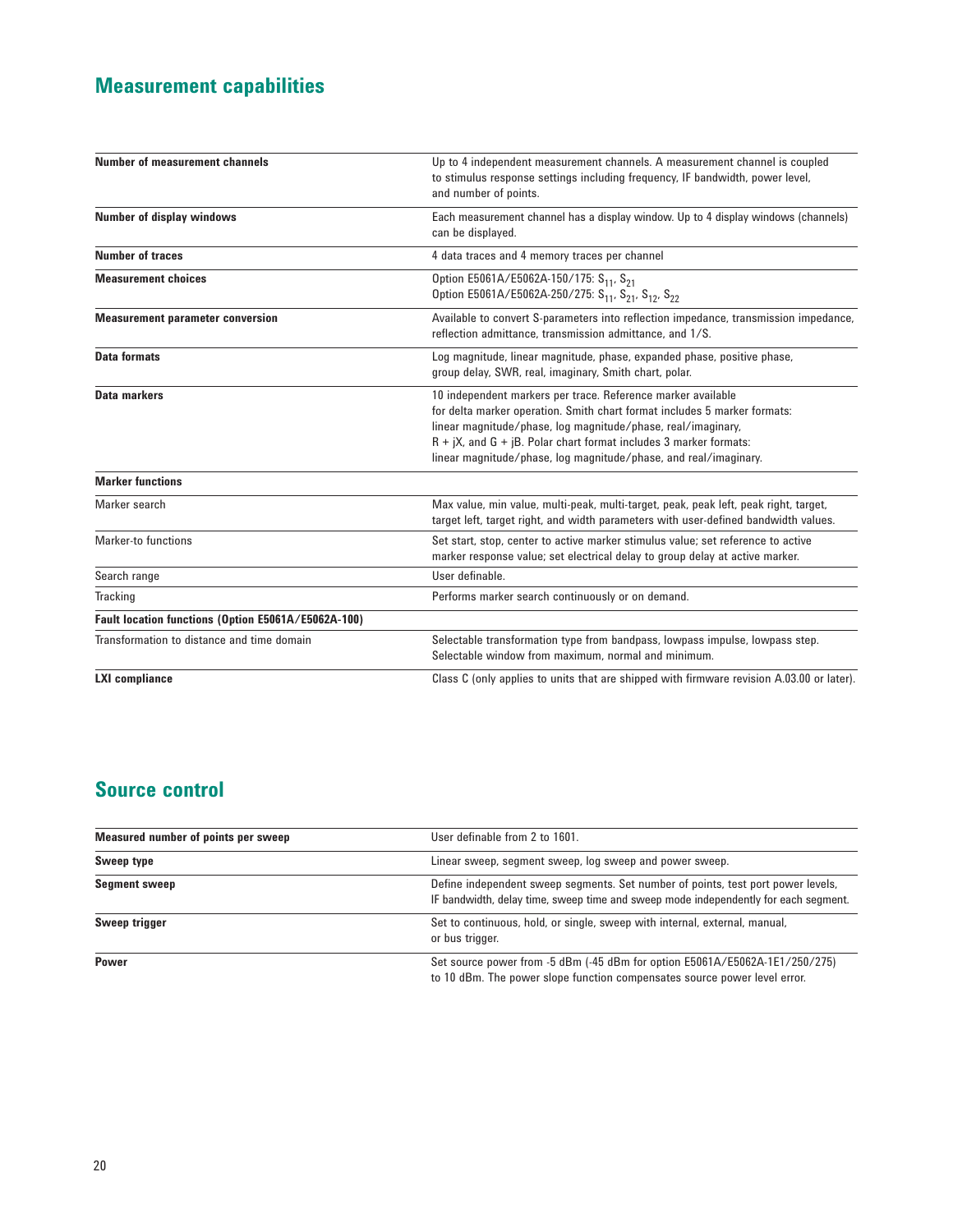# **Trace functions**

| Display data            | Display current measurement data, memory data,<br>or current measurement and memory data simultaneously. |
|-------------------------|----------------------------------------------------------------------------------------------------------|
| <b>Trace math</b>       | Vector addition, subtraction, multiplication or division of<br>measured complex values and memory data.  |
| <b>Title</b>            | Add custom title to each channel window. Titles are<br>printed on hardcopies of displayed measurements.  |
| Autoscale               | Automatically selects scale resolution and reference value to<br>vertically center the trace.            |
| <b>Electrical delay</b> | Offset measured phase or group delay by a defined amount of<br>electrical delay, in seconds.             |
| <b>Phase offset</b>     | Offset measured phase or group delay by a defined amount in degrees.                                     |
| <b>Statistics</b>       | Calculates and displays mean, standard deviation and peak-to-peak<br>deviation of the data trace.        |

# **Data accuracy enhancement**

| <b>Measurement calibration</b>                         | Measurement calibration significantly reduces measurement<br>uncertainty due to errors caused by system directivity, source and |
|--------------------------------------------------------|---------------------------------------------------------------------------------------------------------------------------------|
|                                                        | load match, tracking and crosstalk. Full 2-port calibration                                                                     |
|                                                        | removes all the systematic errors for the related test ports to obtain                                                          |
|                                                        | the most accurate measurements.                                                                                                 |
| <b>Calibration types available</b>                     |                                                                                                                                 |
| Response                                               | Simultaneous magnitude and phase correction of frequency response                                                               |
|                                                        | errors for either reflection or transmission measurements.                                                                      |
| Response and isolation                                 | Compensates for frequency response and crosstalk errors of                                                                      |
|                                                        | transmission measurements.                                                                                                      |
| Enhanced response                                      | Compensates for frequency response and source match errors                                                                      |
| One-port calibration                                   | Compensates for directivity, frequency response and source match errors.                                                        |
| Full 2-port calibration (Option E5061A/E5062A-250/275) | Compensates for directivity, source match, reflection tracking, load match,                                                     |
|                                                        | transmission tracking and crosstalk. Crosstalk calibration can be omitted.                                                      |
| Interpolated error correction                          | With any type of accuracy enhancement applied, interpolated mode                                                                |
|                                                        | recalculates the error coefficients when the test frequencies are changed.                                                      |
|                                                        | The number of points can be increased or decreased and the start/stop                                                           |
|                                                        | frequencies can be changed.                                                                                                     |
| <b>Velocity factor</b>                                 | Enter the velocity factor to calculate the equivalent physical length.                                                          |
| Reference port extension                               | Redefine the measurement plane from the plane where the calibration was done.                                                   |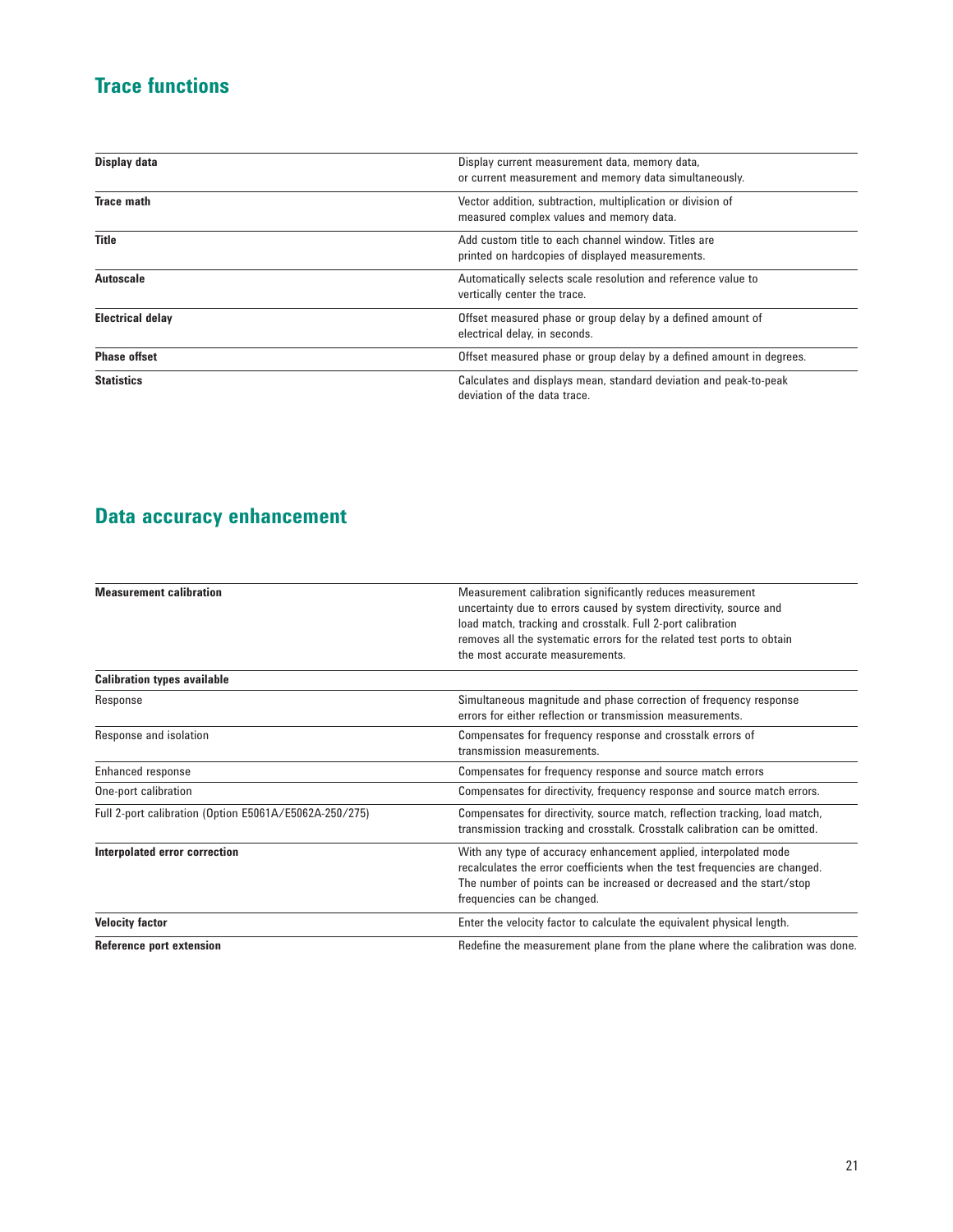# **Storage**

| Internal hard disk drive | Store and recall instrument states, calibration data, and trace data<br>on 10 GB, minimum, internal hard drive. Trace data can be saved in CSV<br>(comma separated value) format. All files are MS-DOS ®-compatible.<br>Instrument states include all control settings, limit lines, segment sweep<br>tables, and memory trace data. |
|--------------------------|--------------------------------------------------------------------------------------------------------------------------------------------------------------------------------------------------------------------------------------------------------------------------------------------------------------------------------------|
| <b>File sharing</b>      | Internal hard disk drive (D:) can be accessed from an external<br>Windows <sup>®</sup> PC through LAN.                                                                                                                                                                                                                               |
| Disk drive               | Instrument states, calibration data, and trace data can be stored on<br>an internal 3.5 inch 1.4 MB floppy disk in MS-DOS $^{\circledR}$ -compatible format.                                                                                                                                                                         |
| <b>Screen hardcopy</b>   | Printouts of instrument data are directly produced on a printer. The analyzer<br>provides USB and parallel interfaces.                                                                                                                                                                                                               |

# **System capabilities**

| Familiar graphical user interface | The ENA-L analyzer employs a graphical user interface based on<br>Windows <sup><math>®</math> operating system. There are three ways to operate the instrument</sup><br>manually: you can use a hardkey interface, touch screen interface (option |
|-----------------------------------|---------------------------------------------------------------------------------------------------------------------------------------------------------------------------------------------------------------------------------------------------|
| <b>Limit lines</b>                | E5061A/E5062A-016) or a mouse interface.<br>Define the test limit lines that appear on the display for pass/fail testing.<br>Defined limits may be any combination of horizontal/sloping lines and discrete                                       |
|                                   | data points.                                                                                                                                                                                                                                      |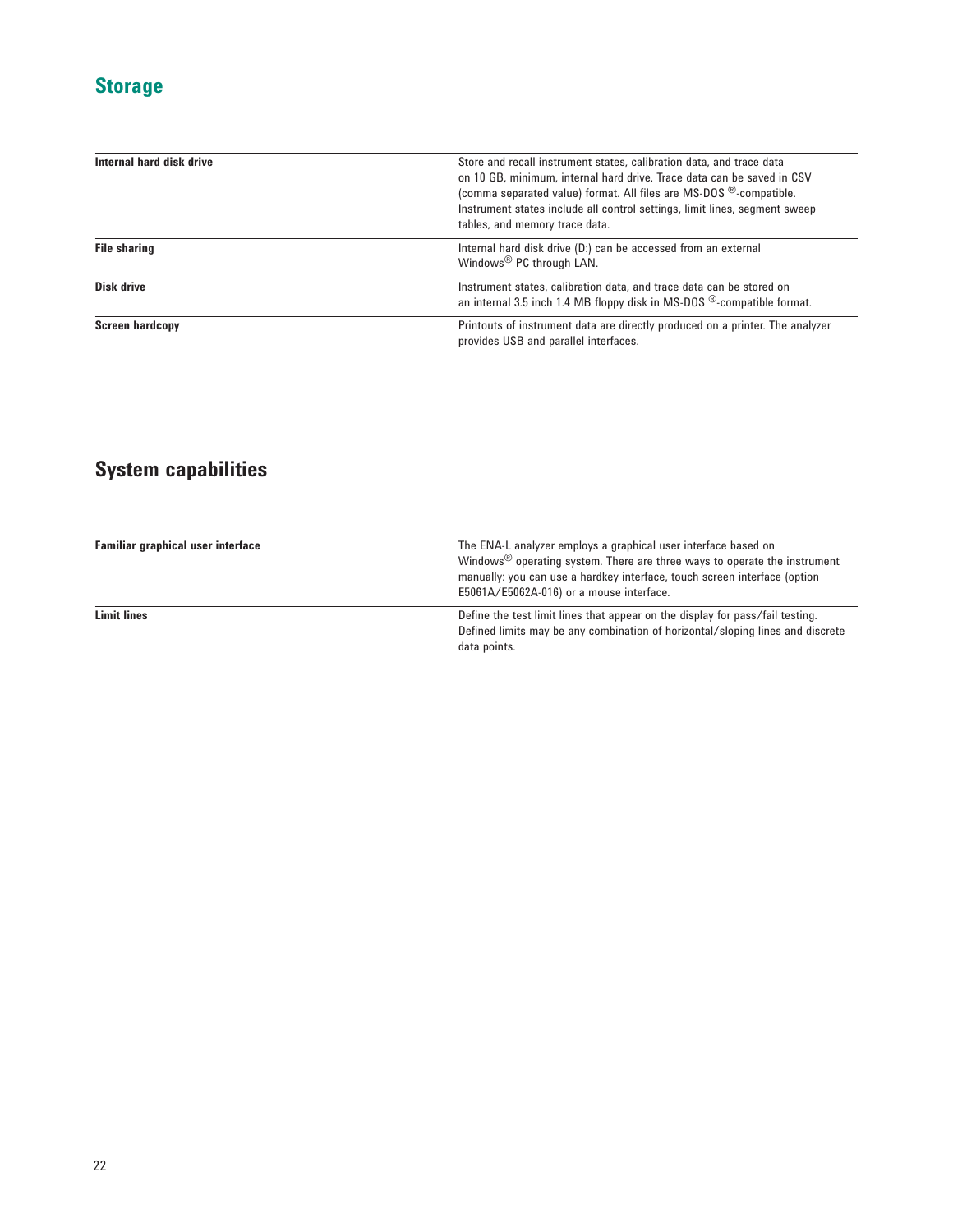# **Automation**

|      | <b>GPIB</b> | <b>Internal</b> |
|------|-------------|-----------------|
| SCPI | $\lambda$   |                 |
| COM  |             |                 |

| <b>Methods</b>              |                                                                                                                                                                                                         |
|-----------------------------|---------------------------------------------------------------------------------------------------------------------------------------------------------------------------------------------------------|
| Internal analyzer execution | Applications can be developed in a built-in VBA® (Visual Basic for Applications)<br>language. Applications can be executed from within the analyzer via COM<br>(component object model) or using SCPI.  |
| Controlling via GPIB        | The GPIB interface operates to IEEE 488.2 and SCPI protocols.<br>The analyzer can be controlled by a GPIB external controller. The analyzer can<br>control external devices using a USB/GPIB interface. |
| LAN                         |                                                                                                                                                                                                         |
| Standard conformity         | 10 BaseT or 100 BaseTX (automatically switched), Ethertwist,<br>RJ45 connector                                                                                                                          |
| Protocol                    | TCP/IP                                                                                                                                                                                                  |
| Function                    | Telnet, SICL-LAN                                                                                                                                                                                        |

# **Web Resources**

For additional literature and product information about the Agilent ENA-L visit:

**www.agilent.com/find/ena**